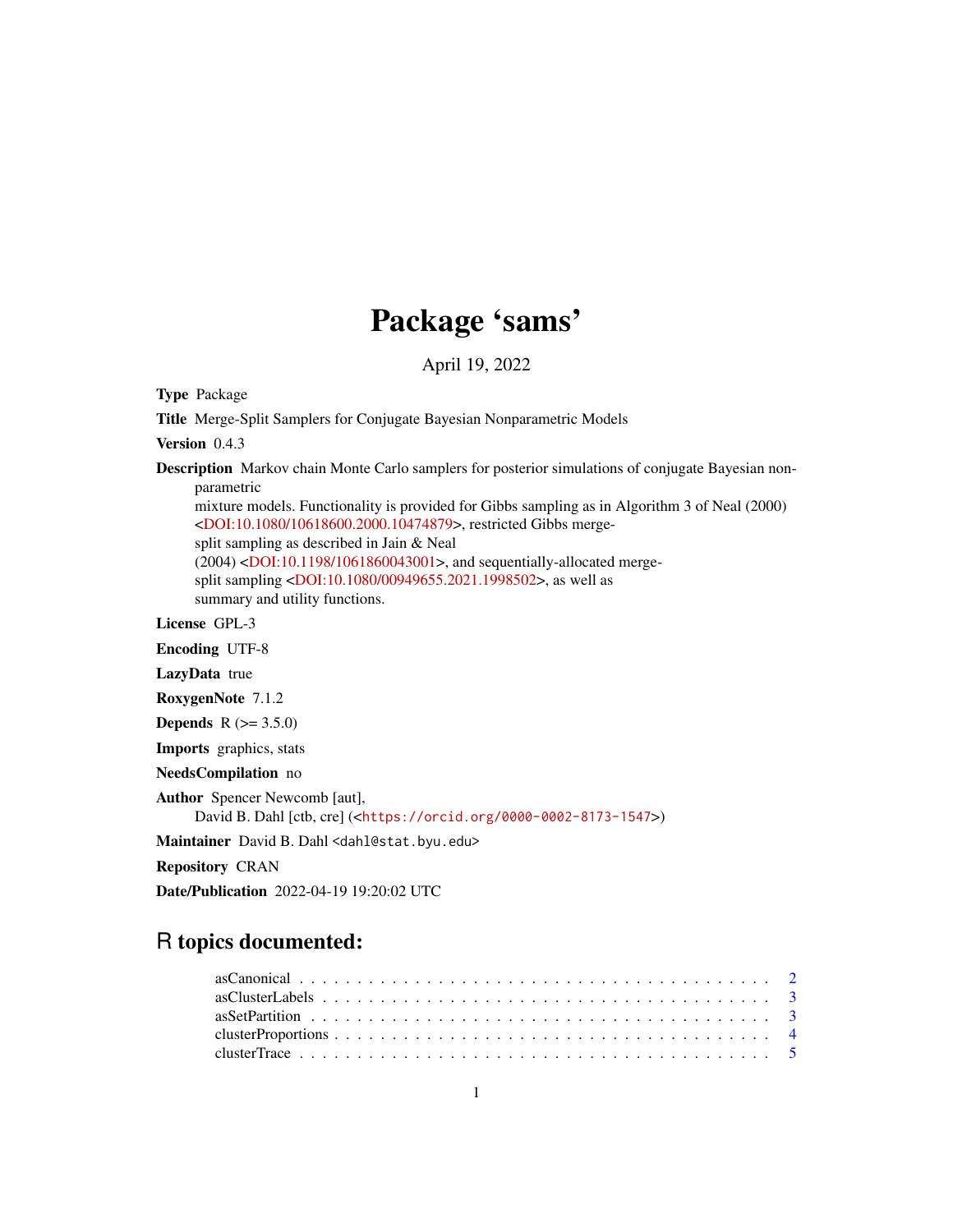<span id="page-1-0"></span>

|       |  |                | -6 |
|-------|--|----------------|----|
|       |  |                | -6 |
|       |  | $\overline{7}$ |    |
|       |  |                | -8 |
|       |  |                | 8  |
|       |  |                | 9  |
|       |  |                | 9  |
|       |  |                |    |
|       |  |                |    |
|       |  |                |    |
|       |  |                |    |
|       |  |                |    |
|       |  |                |    |
|       |  |                |    |
|       |  |                |    |
|       |  |                |    |
|       |  |                |    |
|       |  |                |    |
|       |  |                |    |
|       |  |                |    |
|       |  |                |    |
|       |  |                |    |
|       |  |                |    |
|       |  |                |    |
|       |  |                |    |
| Index |  | 28             |    |

asCanonical *Coerce a Vector of Cluster Labels to Canonical Form*

# Description

Coerce a Vector of Cluster Labels to Canonical Form

# Usage

```
asCanonical(partition)
```
# Arguments

partition A numeric vector representing a set partition of the integers  $1, ..., n$  using cluster labels

# Value

A numeric vector representing partition, but now in canonical form.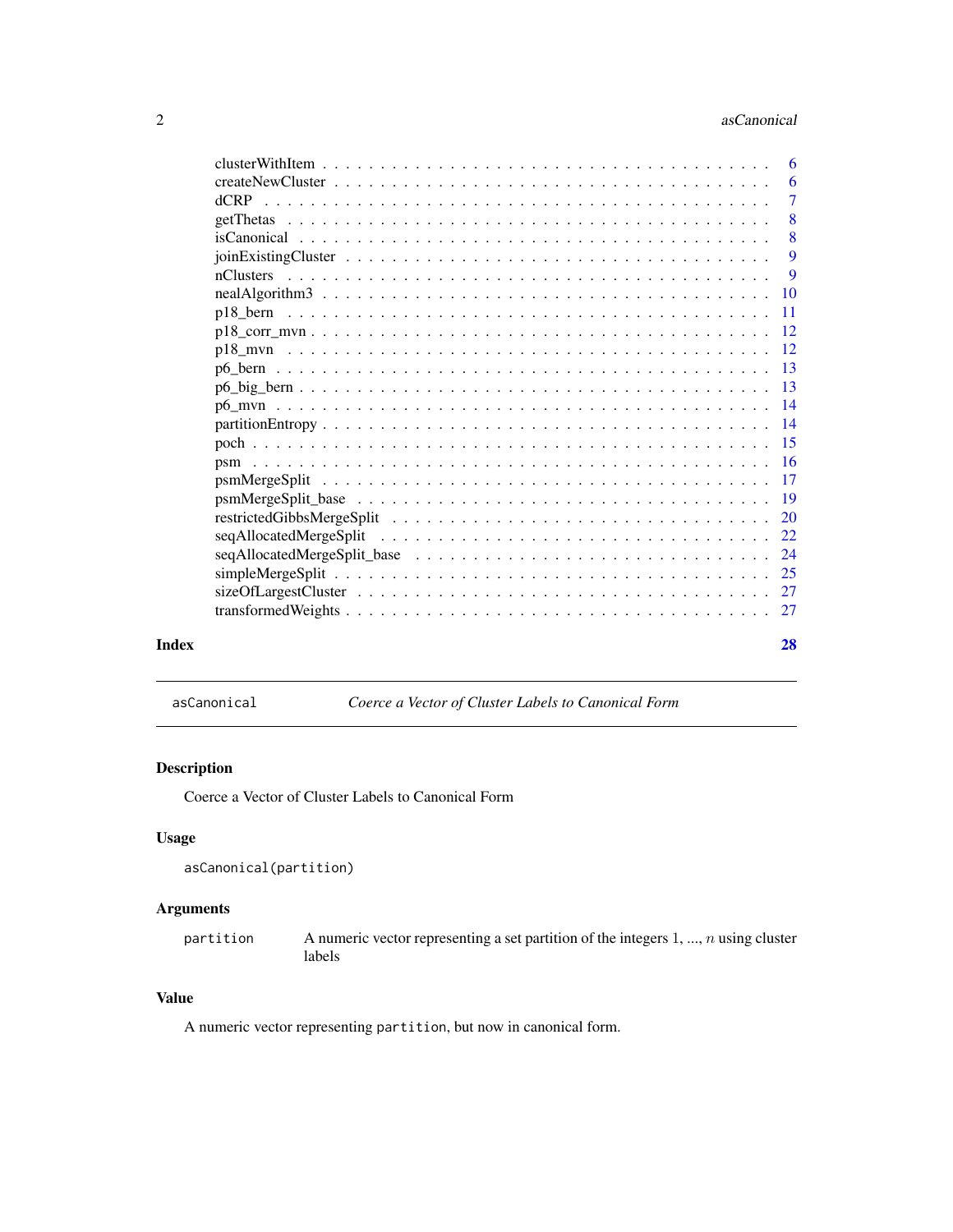<span id="page-2-0"></span>asClusterLabels *Coerce a Set Partition in List Structure to Numeric Vectors of Cluster Label*

# Description

Coerce a Set Partition in List Structure to Numeric Vectors of Cluster Label

#### Usage

```
asClusterLabels(partition)
```
# Arguments

```
partition A list representing a set partition of the integers 1, ..., n
```
# Value

A numeric vector representing the set partition using cluster labels.

| asSetPartition | Coerce a Set Partition as Numeric Vectors of Cluster Labels to a List |
|----------------|-----------------------------------------------------------------------|
|                | <i>Structure</i>                                                      |

# Description

Coerce a Set Partition as Numeric Vectors of Cluster Labels to a List Structure

# Usage

```
asSetPartition(partition)
```
# Arguments

| partition | A numeric vector representing a partition of the integers $1, , n$ using cluster |
|-----------|----------------------------------------------------------------------------------|
|           | labels                                                                           |

# Value

The set partition in a list structure.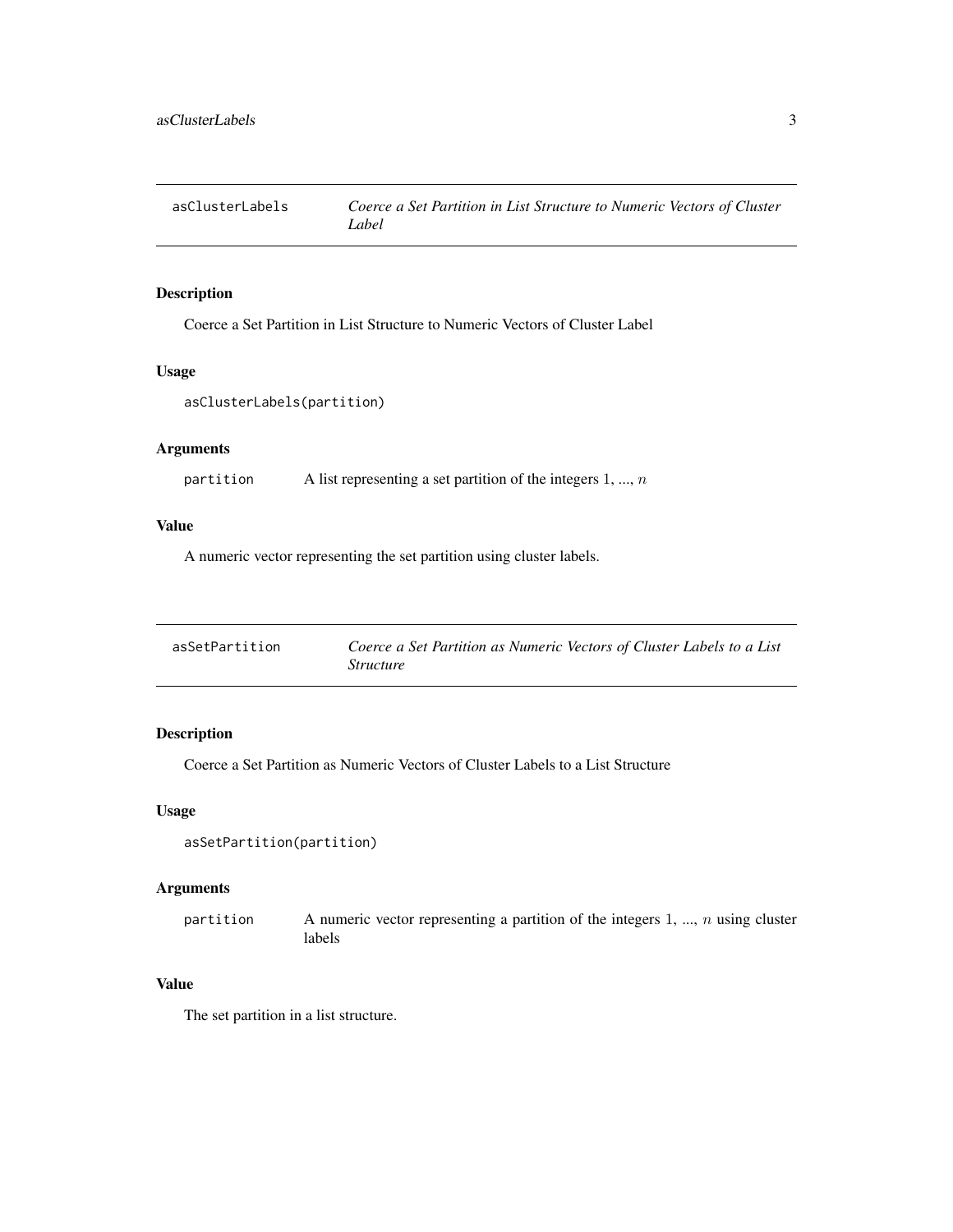<span id="page-3-0"></span>clusterProportions *Compute the Proportion of Items in Each Cluster for All Partitions*

#### Description

Compute the Proportion of Items in Each Cluster for All Partitions

# Usage

```
clusterProportions(partitions)
```
#### Arguments

| partitions | A matrix, with each row representing a set partition of the integers 1, , $n$ as |
|------------|----------------------------------------------------------------------------------|
|            | cluster labels                                                                   |

#### Value

A matrix whose columns represent the cumulative proportion of the data that correspond to that cluster.

```
# Neal (2000) model and data
nealData <- c(-1.48, -1.40, -1.16, -1.08, -1.02, 0.14, 0.51, 0.53, 0.78)
mkLogPosteriorPredictiveDensity <- function(data = nealData,
                                            signa2 = 0.1^2,mu0 = 0,
                                            sigma02 = 1) {
 function(i, subset) {
    posteriorVariance <- 1 / ( 1/sigma02 + length(subset)/sigma2 )
   posteriorMean <- posteriorVariance * ( mu0/sigma02 + sum(data[subset])/sigma2 )
   posteriorPredictiveSD <- sqrt(posteriorVariance + sigma2)
   dnorm(data[i], posteriorMean, posteriorPredictiveSD, log=TRUE)
 }
}
logPostPredict <- mkLogPosteriorPredictiveDensity()
nSamples <- 500L
partitions <- matrix(0, nrow=nSamples, ncol=length(nealData))
for ( i in 2:nSamples ) {
 partitions[i,] <- nealAlgorithm3(partitions[i-1,], logPostPredict, mass = 1.0, nUpdates = 2)
}
clusterProportions(partitions)
```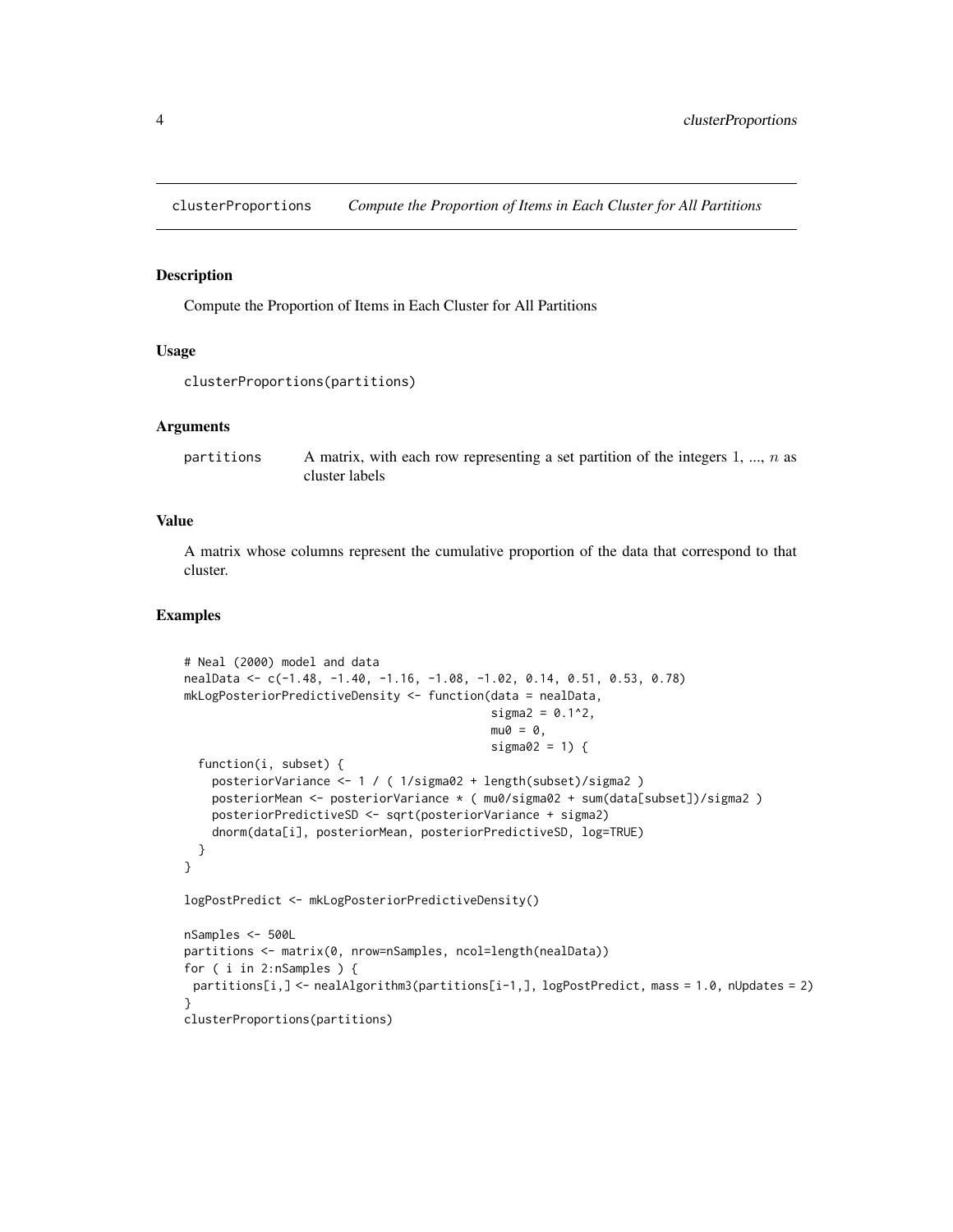<span id="page-4-0"></span>

#### Description

Plot Traces of Cluster Sizes

#### Usage

```
clusterTrace(
  partitions,
  plot.cols = rep("black", ncol(partitions)),
 plot.title = ""
)
```
#### Arguments

| partitions | A matrix, with each row a numeric vector cluster labels                                                                |
|------------|------------------------------------------------------------------------------------------------------------------------|
| plot.cols  | A character vector of valid color names, whose length represents the maximum<br>number of stacked traces to be plotted |
| plot.title | A character string to be used as the main title on the trace plot                                                      |

```
# Neal (2000) model and data
nealData <- c(-1.48, -1.40, -1.16, -1.08, -1.02, 0.14, 0.51, 0.53, 0.78)
mkLogPosteriorPredictiveDensity <- function(data = nealData,
                                            signa2 = 0.1^2,mu0 = 0,
                                            sigma02 = 1) {
  function(i, subset) {
    posteriorVariance <- 1 / ( 1/sigma02 + length(subset)/sigma2 )
   posteriorMean <- posteriorVariance * ( mu0/sigma02 + sum(data[subset])/sigma2 )
   posteriorPredictiveSD <- sqrt(posteriorVariance + sigma2)
    dnorm(data[i], posteriorMean, posteriorPredictiveSD, log=TRUE)
  }
}
logPostPredict <- mkLogPosteriorPredictiveDensity()
nSamples <- 500L
partitions <- matrix(0, nrow=nSamples, ncol=length(nealData))
for ( i in 2:nSamples ) {
 partitions[i,] <- nealAlgorithm3(partitions[i-1,], logPostPredict, mass = 1.0, nUpdates = 2)
}
clusterTrace(partitions, plot.title = "Neal (2000) Data")
```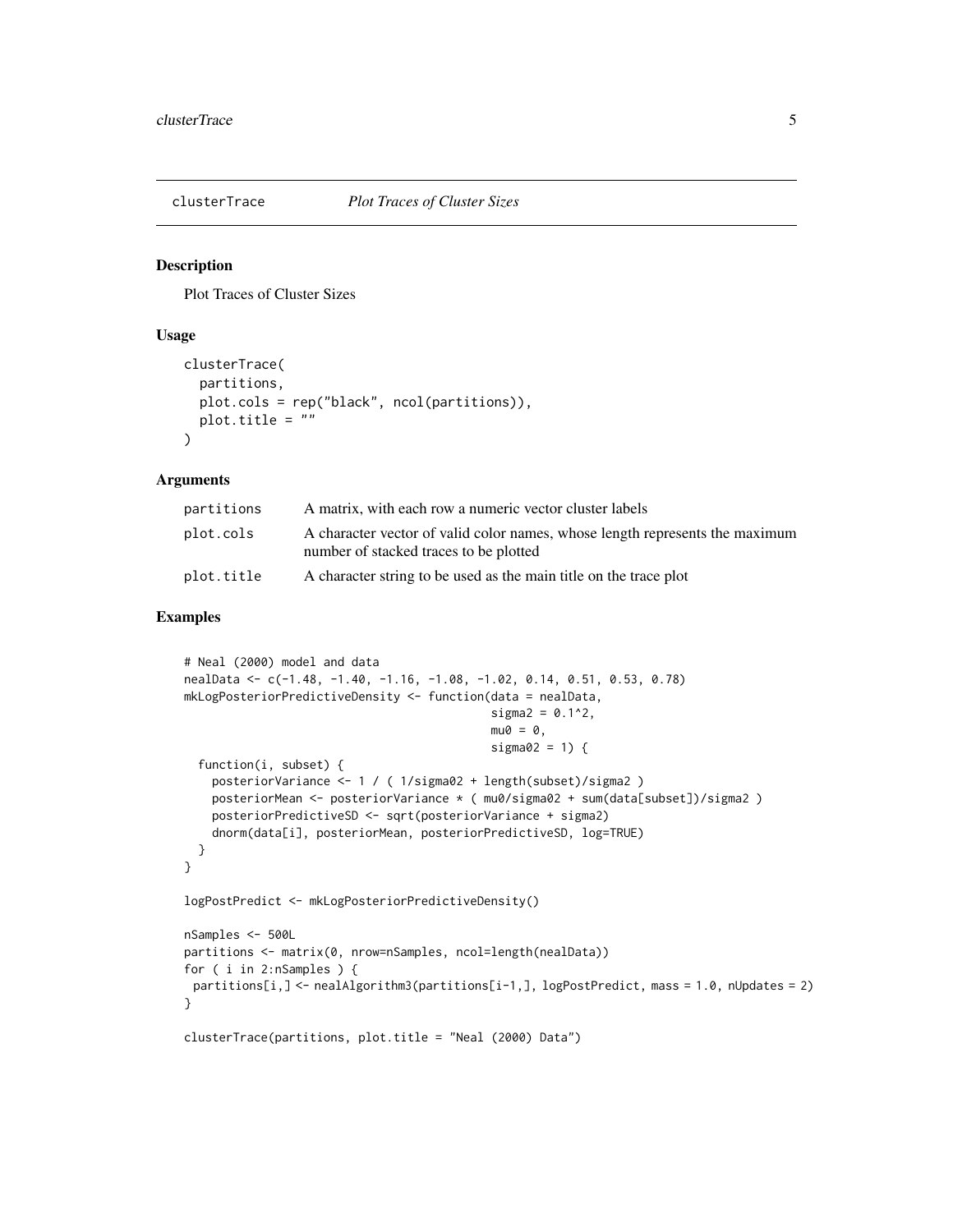<span id="page-5-0"></span>

# Description

Identify Which Cluster Contains a Given Item

# Usage

clusterWithItem(i, partition)

# Arguments

|           | Item index as an integer vector of length one                                    |
|-----------|----------------------------------------------------------------------------------|
| partition | Set partition of the integers 1, , $n$ represented as either a numeric vector of |
|           | cluster labels, or a list containing subsets of these integers                   |

# Value

A list consisting of

which An integer representing which cluster i belongs to cluster The subset of indices that correspond to the same cluster as i

createNewCluster *Create a New Cluster with Given Item*

# Description

Create a New Cluster with Given Item

#### Usage

```
createNewCluster(i, partition)
```
# Arguments

|           | Item index as an integer vector of length one                                    |
|-----------|----------------------------------------------------------------------------------|
| partition | Set partition of the integers 1, , $n$ represented as either a numeric vector of |
|           | cluster labels, or a list containing subsets of these integers                   |

# Value

Updated partition with a new cluster.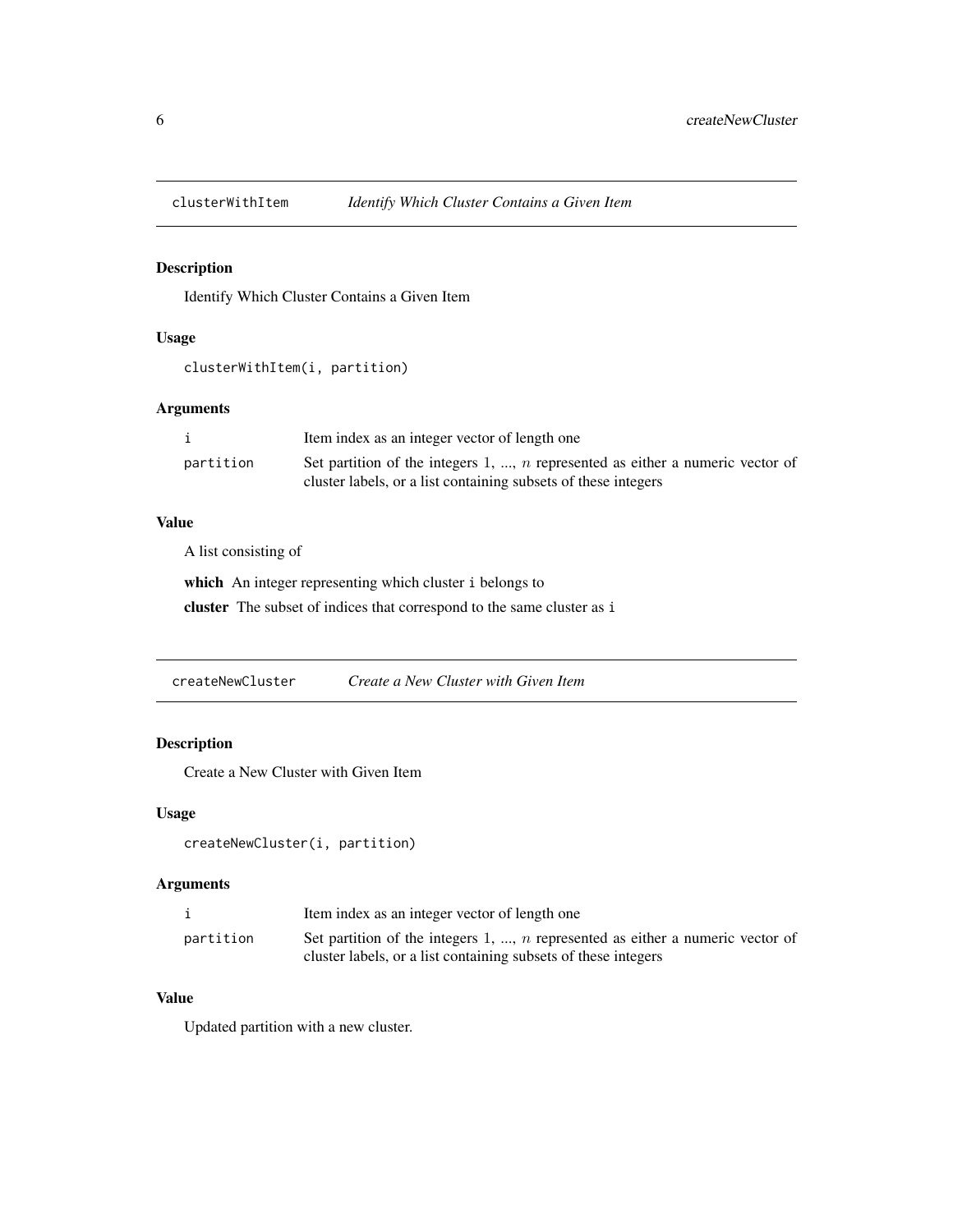<span id="page-6-0"></span>dCRP *Compute Probability Mass of a Partition Under the Two Parameter Chinese Restaurant Process (CRP)*

# Description

Compute Probability Mass of a Partition Under the Two Parameter Chinese Restaurant Process (CRP)

# Usage

```
dCRP(partition, mass = 1, discount = 0, log = FALSE)
```
# Arguments

| partition | A numeric vector of cluster labels, or a matrix whose rows are numeric vectors<br>of cluster labels            |
|-----------|----------------------------------------------------------------------------------------------------------------|
| mass      | A numeric value indicating the mass parameter in the CRP, which must be<br>greater than the -discount argument |
| discount  | A numeric value on the interval $[0,1)$ , indicating the discount parameter of the<br>two parameter CRP        |
| log       | A logical value indicating whether results should be returned on the log scale                                 |

#### Value

A numeric vector of probabilities, or log probabilities if log = TRUE.

# Examples

```
partitions \leq matrix(c(0,0,0,0,0,0)0,0,0,0,1,
                        0,0,0,1,2,
                        0,0,1,2,3,
                        0, 1, 2, 3, 4, ncol = 5, nrow = 5, byrow = TRUE)
```
# discount = 0 shows higher probability for lower quantity of components  $dCRP(partitions, mass = 1, discount = 0, log = FALSE)$ 

# discount = 0.5 shows higher probability for higher quantity of components  $dCRP(partitions, mass = 1, discount = 0.5, log = FALSE)$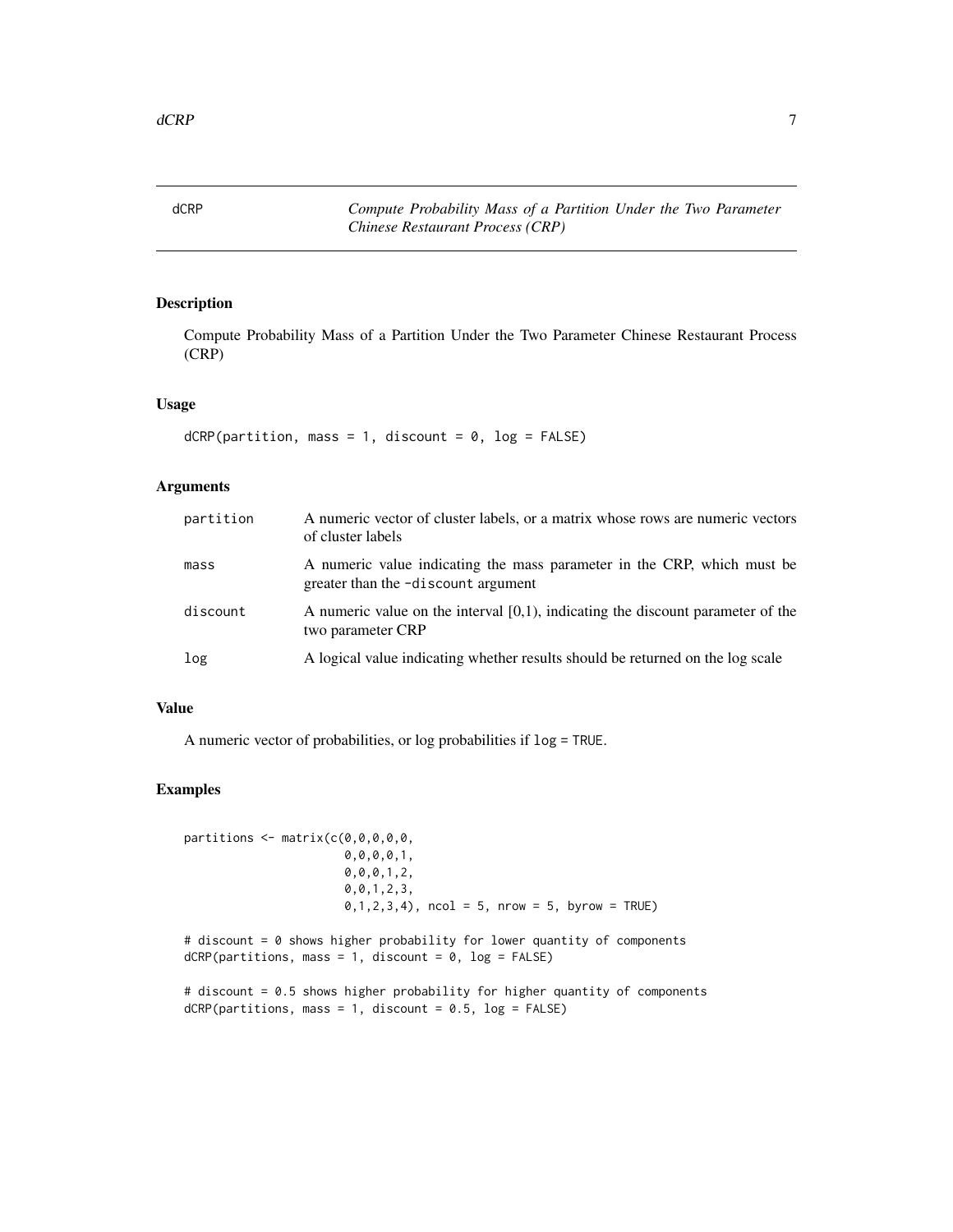<span id="page-7-0"></span>

# Description

Get theta Parameters from a Numeric Vector of Cluster Labels and Unique phi Values

#### Usage

getThetas(partition, phi)

#### Arguments

| partition | A numeric vector representing a partition of the integers 1, , n using cluster<br>labels                      |
|-----------|---------------------------------------------------------------------------------------------------------------|
| phi       | A list of unique model parameters whose length must equal the number of<br>unique cluster labels in partition |

# Value

A numeric vector of model parameters  $theta_1$ , ...,  $theta_n$ .

# Description

Check if a Vector of Cluster Labels is in Canonical Form

# Usage

```
isCanonical(partition)
```
# Arguments

partition A numeric vector representing a partition of the integers  $1, ..., n$  using cluster labels

# Value

Logical, indicating whether partition is in canonical form.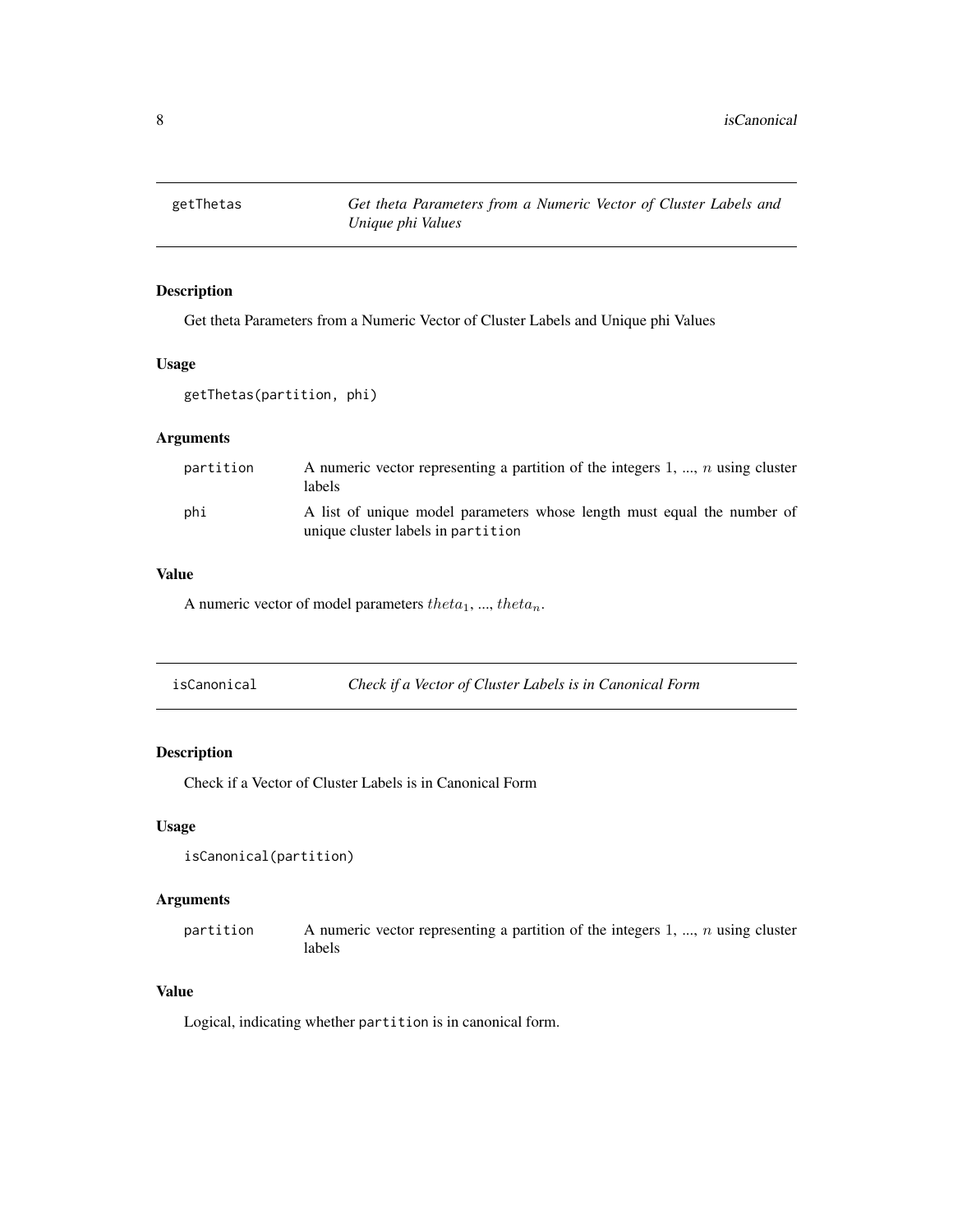<span id="page-8-0"></span>joinExistingCluster *Join Item to an Existing Cluster*

# Description

Join Item to an Existing Cluster

#### Usage

joinExistingCluster(i, join, partition)

# Arguments

|           | Item index as an integer vector of length one                                  |
|-----------|--------------------------------------------------------------------------------|
| join      | Label or index of cluster that i must join                                     |
| partition | Set partition of the integers 1, , n represented as either a numeric vector of |
|           | cluster labels, or a list containing subsets of these integers                 |

# Value

Updated partition.

| nClusters |  |  |
|-----------|--|--|
|           |  |  |
|           |  |  |
|           |  |  |
|           |  |  |

s **Count the Number of Clusters in a Set Partition** 

#### Description

Count the Number of Clusters in a Set Partition

#### Usage

```
nClusters(partition)
```
# Arguments

partition A numeric vector representing a partition of the integers  $1, ..., n$  using cluster labels

# Value

The number of clusters in the given set partition as a numeric vector of length one.

# Examples

 $p \leftarrow c(0,1,1,2,3,2,4,4,2)$ nClusters(p)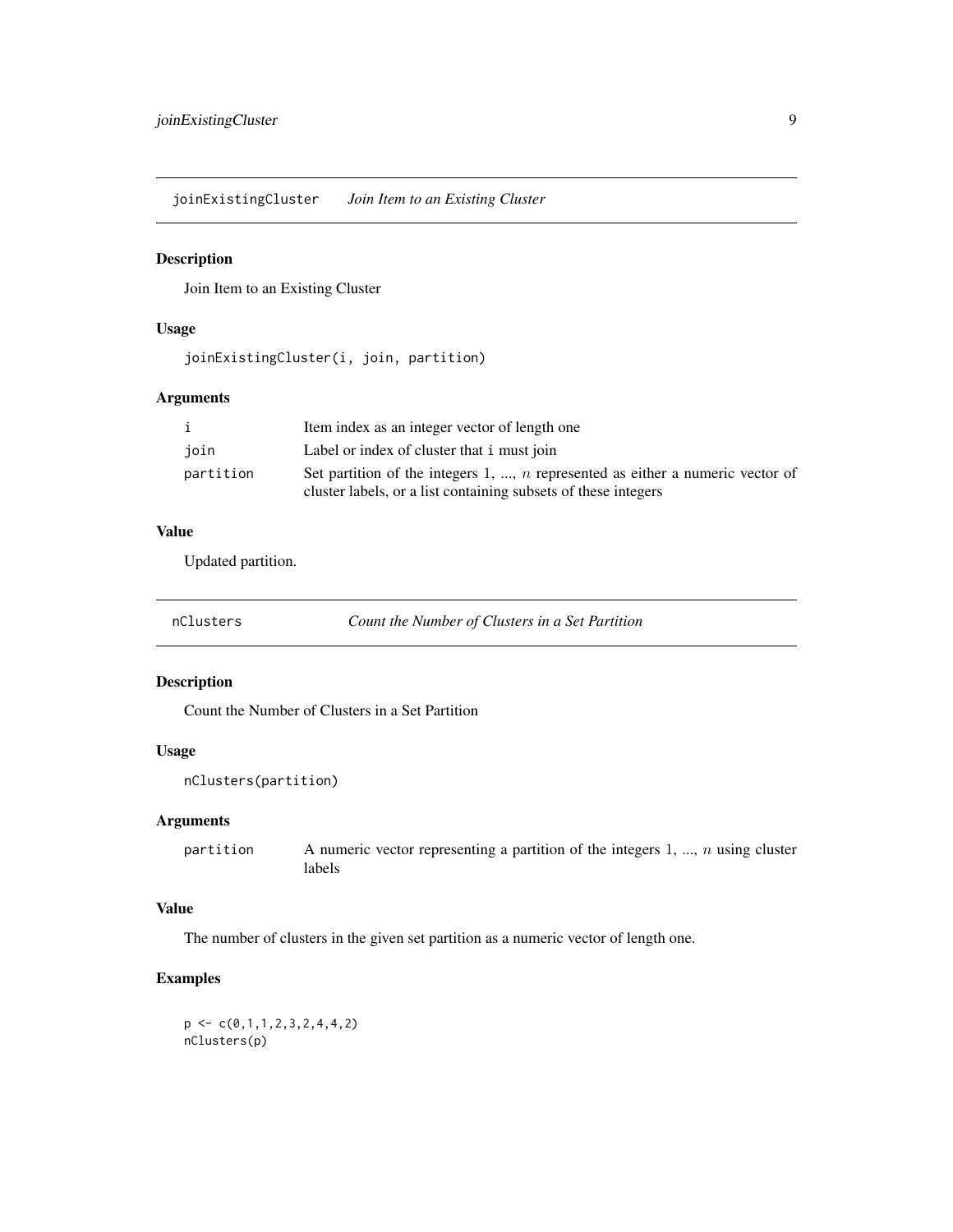#### Description

Algorithm 3 from Neal (2000) to update the state of a partition based on the "Chinese Restaurant Process" (CRP) prior and a user-supplied log posterior predictive density function, with additional functionality for the two parameter CRP prior.

#### Usage

```
nealAlgorithm3(
  partition,
  logPosteriorPredictiveDensity = function(i, subset) 0,
  mass = 1,discount = 0,
  nUpdates = 1L
)
```
#### Arguments

partition A numeric vector of cluster labels representing the current partition.

logPosteriorPredictiveDensity

|          | A function taking an index $i$ (as a numeric vector of length one) and a subset of<br>integers <i>subset</i> , and returning the natural logarithm of $p(y_i y_subset)$ , i.e., that<br>item's contribution to the log integrated likelihood given a subset of the other<br>items. The default value "turns off" the likelihood, resulting in prior simulation<br>(rather than posterior simulation). |
|----------|-------------------------------------------------------------------------------------------------------------------------------------------------------------------------------------------------------------------------------------------------------------------------------------------------------------------------------------------------------------------------------------------------------|
| mass     | A specification of the mass (concentration) parameter in the CRP prior. Must be<br>greater than the -discount argument.                                                                                                                                                                                                                                                                               |
| discount | A numeric value on the interval $[0,1)$ corresponding to the discount parameter<br>in the two parameter CRP prior. Set to zero for the usual, one parameter CRP<br>prior.                                                                                                                                                                                                                             |
| nUpdates | An integer giving the number of Gibbs scans before returning. This has the<br>effect of thinning the Markov chain.                                                                                                                                                                                                                                                                                    |

#### Value

A numeric vector giving the updated partition encoded using cluster labels.

#### References

Neal, R. M. (2000). Markov chain sampling methods for Dirichlet process mixture models. *Journal of computational and graphical statistics*, 9(2), 249-265.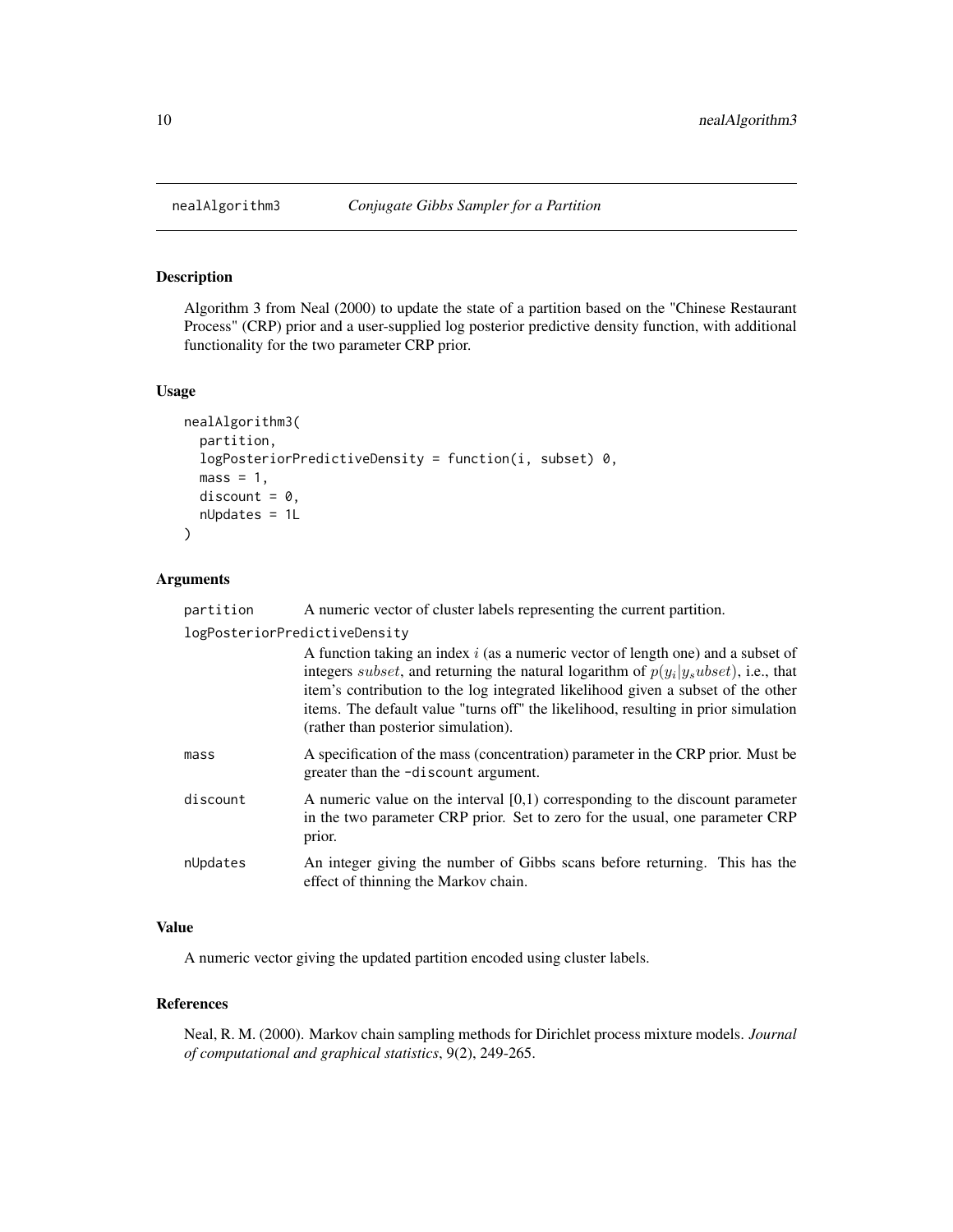#### <span id="page-10-0"></span>p18\_bern 11

# Examples

```
nealData <- c(-1.48, -1.40, -1.16, -1.08, -1.02, 0.14, 0.51, 0.53, 0.78)
mkLogPosteriorPredictiveDensity <- function(data = nealData,
                                            signa2 = 0.1^2,mu0 = 0,
                                            sigma02 = 1) {
 function(i, subset) {
   posteriorVariance <- 1 / ( 1/sigma02 + length(subset)/sigma2 )
   posteriorMean <- posteriorVariance * ( mu0/sigma02 + sum(data[subset])/sigma2 )
   posteriorPredictiveSD <- sqrt(posteriorVariance + sigma2)
   dnorm(data[i], posteriorMean, posteriorPredictiveSD, log=TRUE)
 }
}
logPostPredict <- mkLogPosteriorPredictiveDensity()
nSamples <- 1000L
partitions <- matrix(0, nrow = nSamples, ncol = length(nealData))
for (i in 2:nSamples) {
 partitions[i,] <- nealAlgorithm3(partitions[i-1,], logPostPredict, mass = 1.0, nUpdates = 1)
}
# convergence and mixing diagnostics
nSubsets \leq apply(partitions, 1, function(x) length(unique(x)))
mean(nSubsets)
sum(acf(nSubsets)$acf) - 1 # Autocorrelation time
entropy <- apply(partitions, 1, partitionEntropy)
plot.ts(entropy)
```
p18\_bern *Multivariate Independent Bernoulli Data (p = 18)*

#### Description

Multivariate categorical data, generated as five clusters of independent variables with different success probabilities.

#### Usage

p18\_bern\_1

p18\_bern\_2

p18\_bern\_3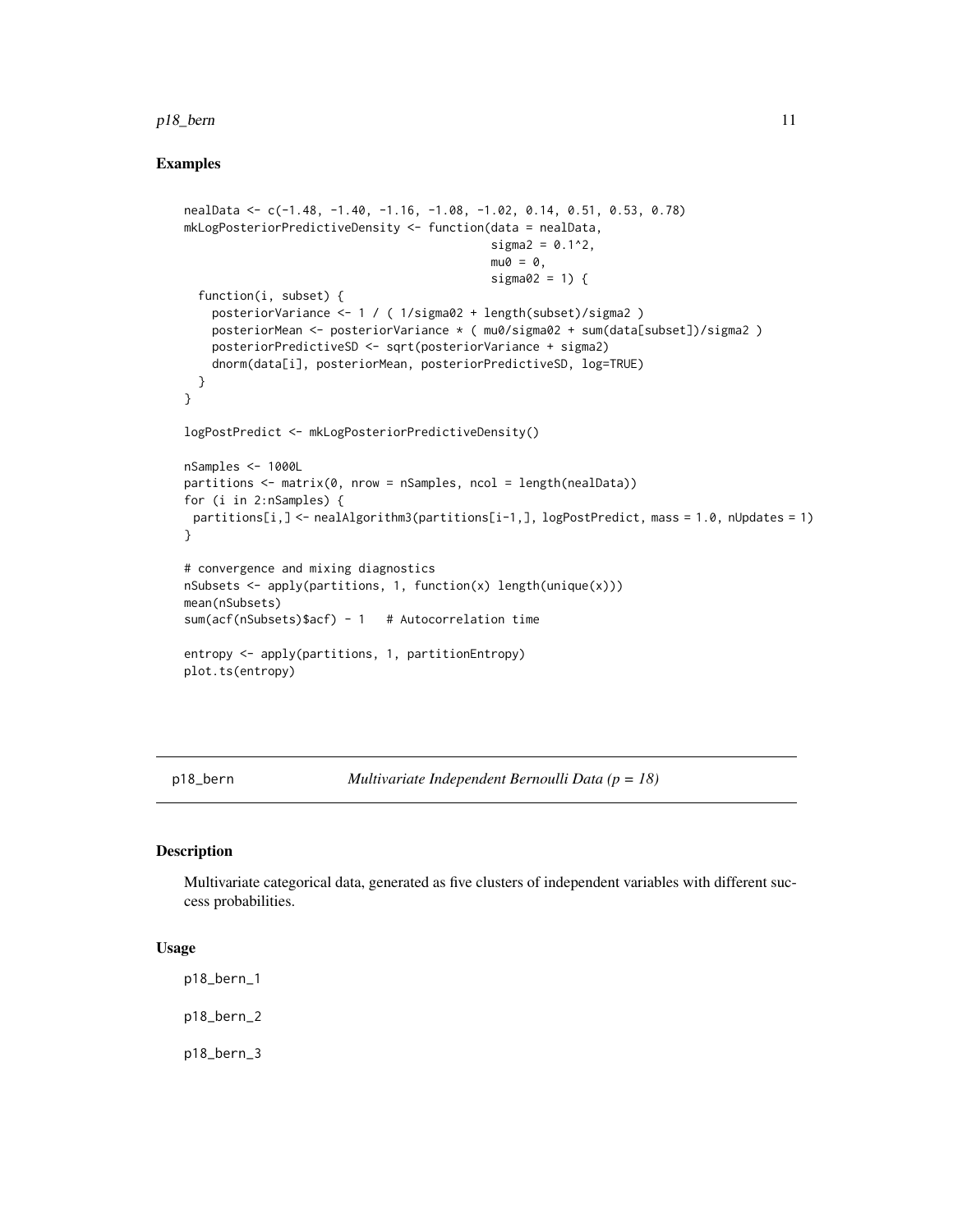# <span id="page-11-0"></span>Format

An object of class data. frame with 100 rows and 18 columns. An object of class data. frame with 100 rows and 18 columns. An object of class data. frame with 100 rows and 18 columns.

p18\_corr\_mvn *Correlated Multivariate Normal Data (p = 18)*

#### Description

Multivariate continuous data, generated as five clusters with an AR(1) correlation structure determining the common covariance matrix for each observation.

#### Usage

p18\_corr\_mvn\_1

p18\_corr\_mvn\_2

p18\_corr\_mvn\_3

#### Format

An object of class matrix (inherits from array) with 100 rows and 18 columns. An object of class matrix (inherits from array) with 100 rows and 18 columns. An object of class matrix (inherits from array) with 100 rows and 18 columns.

p18\_mvn *Independent Multivariate Normal Data (p = 18)*

#### Description

Multivariate continuous data, generated as five clusters of independent variables with different means.

#### Usage

p18\_mvn\_1

p18\_mvn\_2

p18\_mvn\_3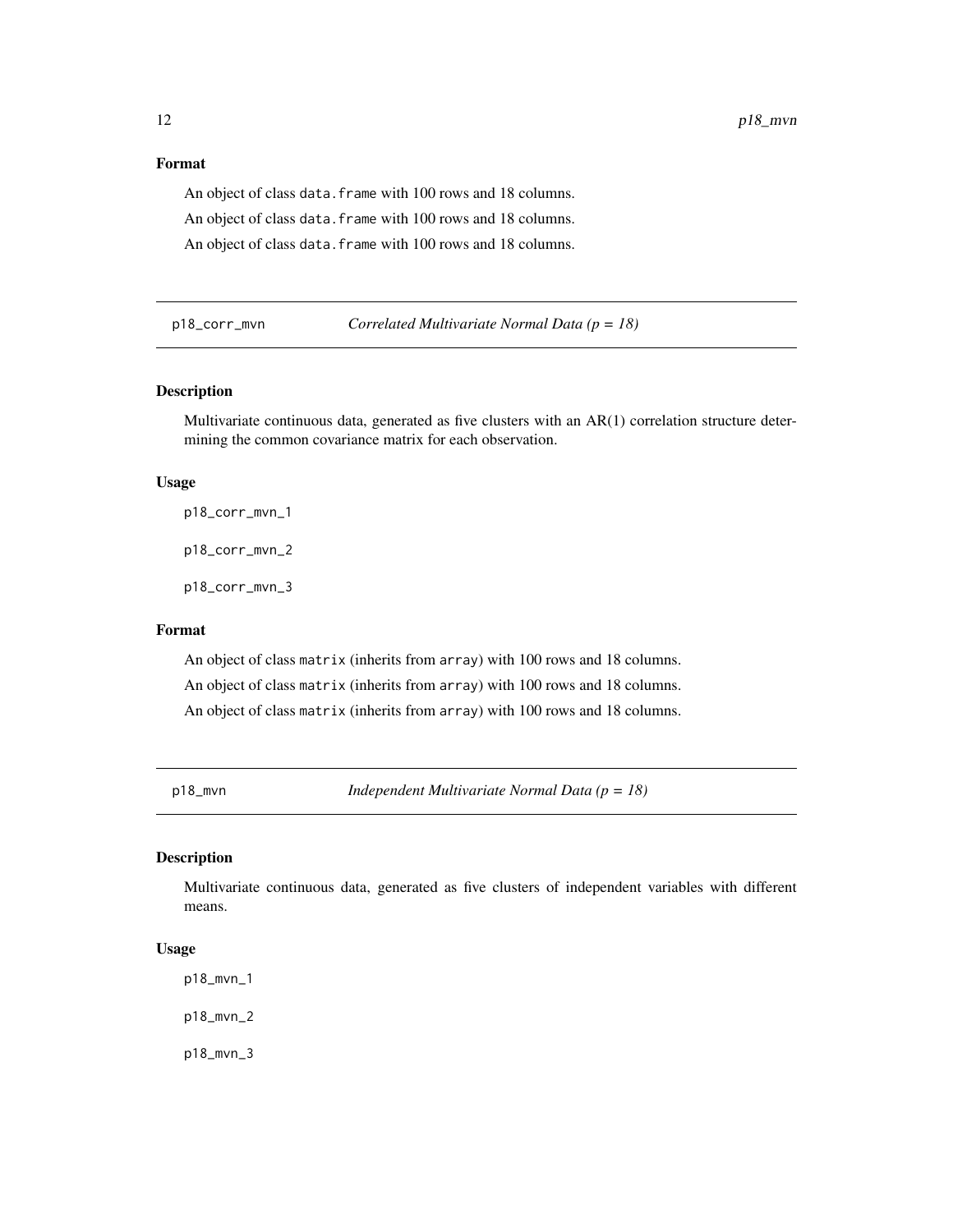#### <span id="page-12-0"></span>p6\_bern 13

# Format

An object of class matrix (inherits from array) with 100 rows and 18 columns. An object of class matrix (inherits from array) with 100 rows and 18 columns. An object of class matrix (inherits from array) with 100 rows and 18 columns.

p6\_bern *Multivariate Independent Bernoulli Data (p = 6)*

# Description

Multivariate categorical data, generated as five clusters of independent variables with different success probabilities.

#### Usage

p6\_bern\_1 p6\_bern\_2

p6\_bern\_3

Format

An object of class data. frame with 100 rows and 6 columns. An object of class data. frame with 100 rows and 6 columns. An object of class data. frame with 100 rows and 6 columns.

p6\_big\_bern *Large Sample Multivariate Independent Bernoulli Data (p = 6)*

#### Description

Multivariate categorical data, generated as five clusters of independent variables with different success probabilities.

#### Usage

p6\_big\_bern\_1

p6\_big\_bern\_2

p6\_big\_bern\_3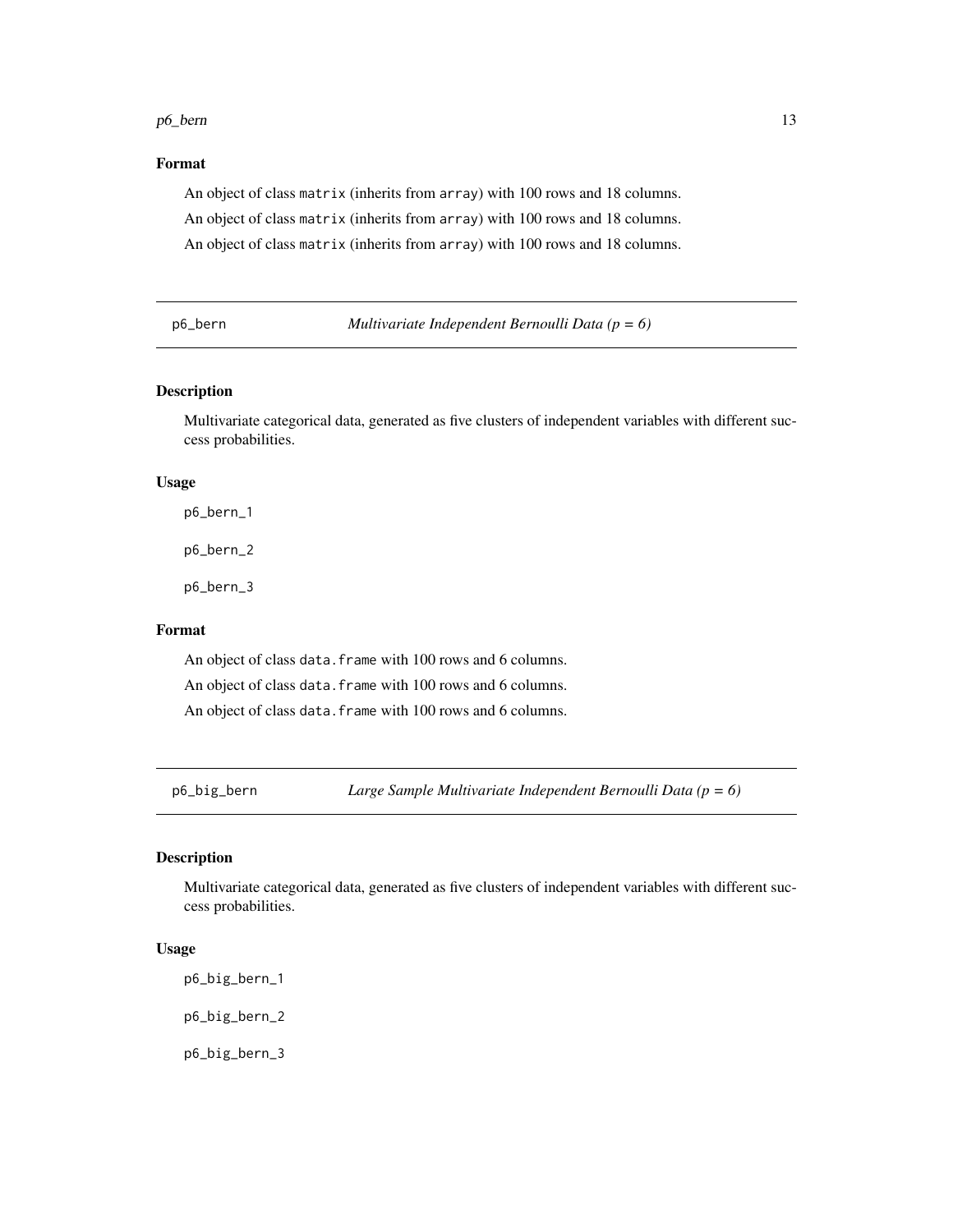# <span id="page-13-0"></span>Format

An object of class data. frame with 1000 rows and 6 columns. An object of class data. frame with 1000 rows and 6 columns. An object of class data. frame with 1000 rows and 6 columns.

p6\_mvn *Independent Multivariate Normal Data (p = 6)*

#### Description

Multivariate continuous data, generated as five clusters of independent variables with different means.

#### Usage

p6\_mvn\_1 p6\_mvn\_2 p6\_mvn\_3

# Format

An object of class matrix (inherits from array) with 100 rows and 6 columns. An object of class matrix (inherits from array) with 100 rows and 6 columns. An object of class matrix (inherits from array) with 100 rows and 6 columns.

partitionEntropy *Calculate the Entropy of a Set Partition*

# Description

Calculate the Entropy of a Set Partition

# Usage

```
partitionEntropy(partition)
```
#### Arguments

partition A numeric vector representing a partition of the integers  $1, ..., n$  using cluster labels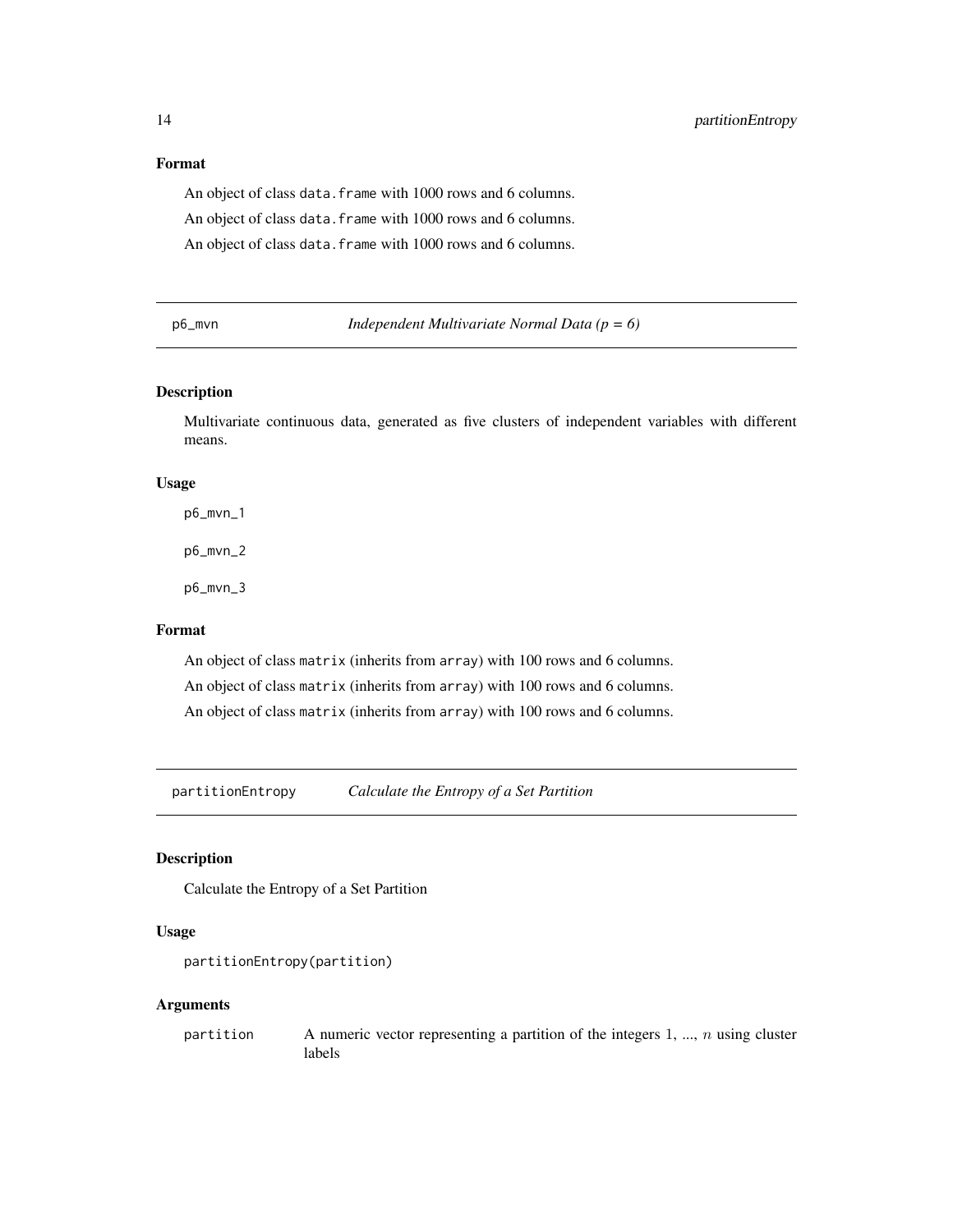#### <span id="page-14-0"></span>poch and the set of the set of the set of the set of the set of the set of the set of the set of the set of the set of the set of the set of the set of the set of the set of the set of the set of the set of the set of the

# Value

Calculated partition entropy as a numeric vector of length one

#### Examples

```
p \leq -c(0, 0, 0, 1, 1, 2) # n = 6, 3 unique clusters
partitionEntropy(p)
```
poch *Compute the Pochhammer Symbol (Rising Factorials) With Increment*

# Description

Compute the Pochhammer Symbol (Rising Factorials) With Increment

#### Usage

 $poch(x, y = NULL, n = 1, log = FALSE)$ 

# Arguments

| $\mathsf{x}$ | Non-negative numeric value                                                                                                           |
|--------------|--------------------------------------------------------------------------------------------------------------------------------------|
| y            | Non-negative real value representing increment parameter for Pochhammer func-<br>tion. If NULL, there is no increment (i.e. $y=1$ ). |
| n            | Non-negative integer representing subscript in Pochhammer symbol                                                                     |
| log          | Logical value indicating whether to return results on log scale                                                                      |

#### Value

A numeric value indicating the result of Pochhammer function.

```
# effect of increment parameter
poch(5, y = NULL, n = 3, log = FALSE)
poch(5, y = 1, n = 3, log = FALSE)poch(5, y = 1:4, n = 3, log = FALSE)
# increment being NULL is equivalent to ratio of gamma functions
a < -7b \le -3out1 <- poch(a, y = NULL, n = b, log = FALSE)out2 \leftarrow gamma(a + b) / gamma(a)
```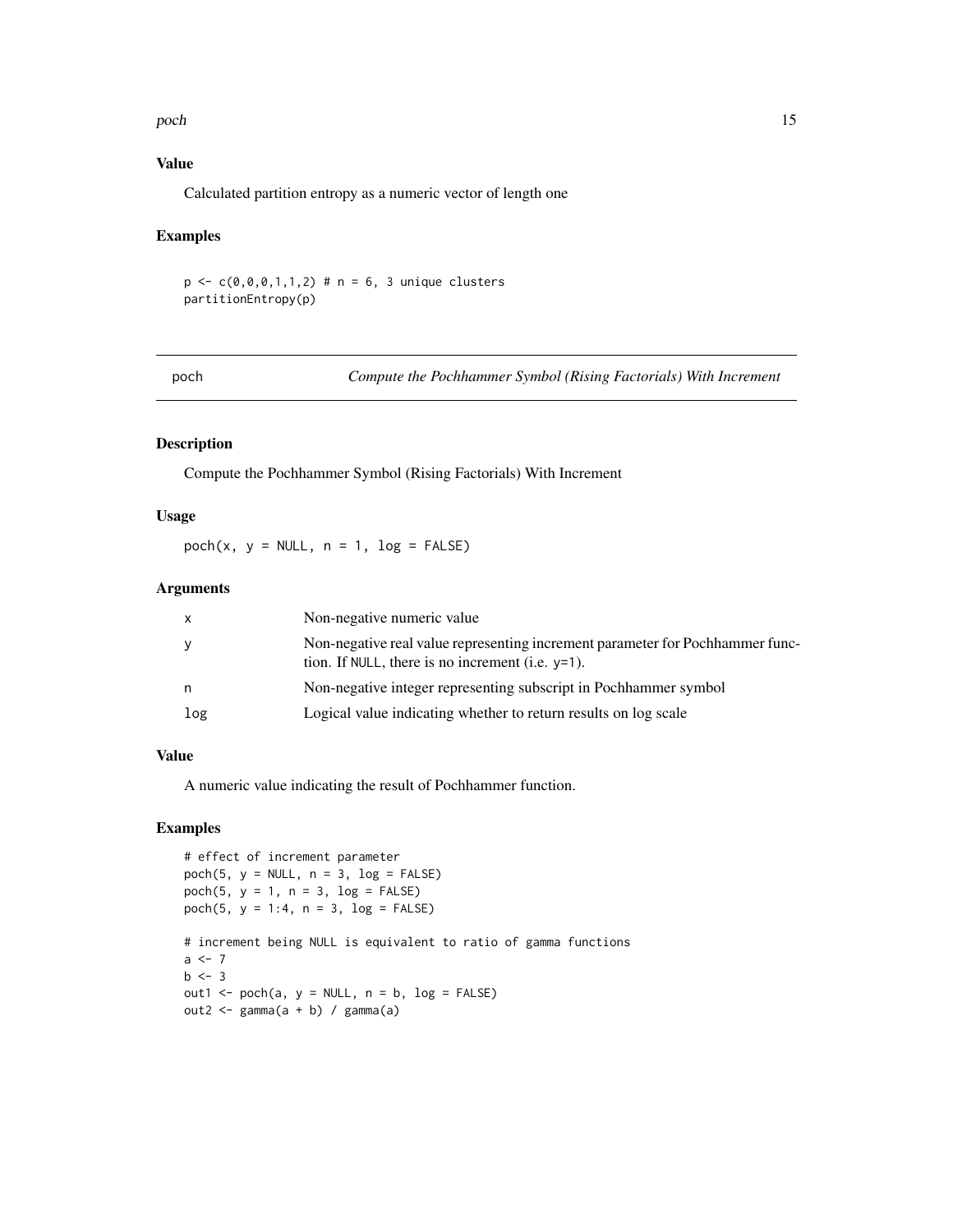<span id="page-15-0"></span>

#### Description

Compute the Posterior Pairwise Similarity for All Pairs of Items

# Usage

```
psm(partitions)
```
# Arguments

partitions A matrix, with each row a numeric vector cluster labels

# Value

A symmetric matrix of pairwise similarities based on the partitions given.

```
# Neal (2000) model and data
nealData <- c(-1.48, -1.40, -1.16, -1.08, -1.02, 0.14, 0.51, 0.53, 0.78)
mkLogPosteriorPredictiveDensity <- function(data = nealData,
                                            signa2 = 0.1^2,mu0 = 0,
                                            sigma02 = 1) {
  function(i, subset) {
    posteriorVariance <- 1 / ( 1/sigma02 + length(subset)/sigma2 )
   posteriorMean <- posteriorVariance * ( mu0/sigma02 + sum(data[subset])/sigma2 )
   posteriorPredictiveSD <- sqrt(posteriorVariance + sigma2)
    dnorm(data[i], posteriorMean, posteriorPredictiveSD, log=TRUE)
  }
}
logPostPredict <- mkLogPosteriorPredictiveDensity()
nSamples <- 500L
partitions <- matrix(0, nrow=nSamples, ncol=length(nealData))
for ( i in 2:nSamples ) {
 partitions[i,] <- nealAlgorithm3(partitions[i-1,], logPostPredict, mass = 1.0, nUpdates = 2)
}
psm(partitions)
```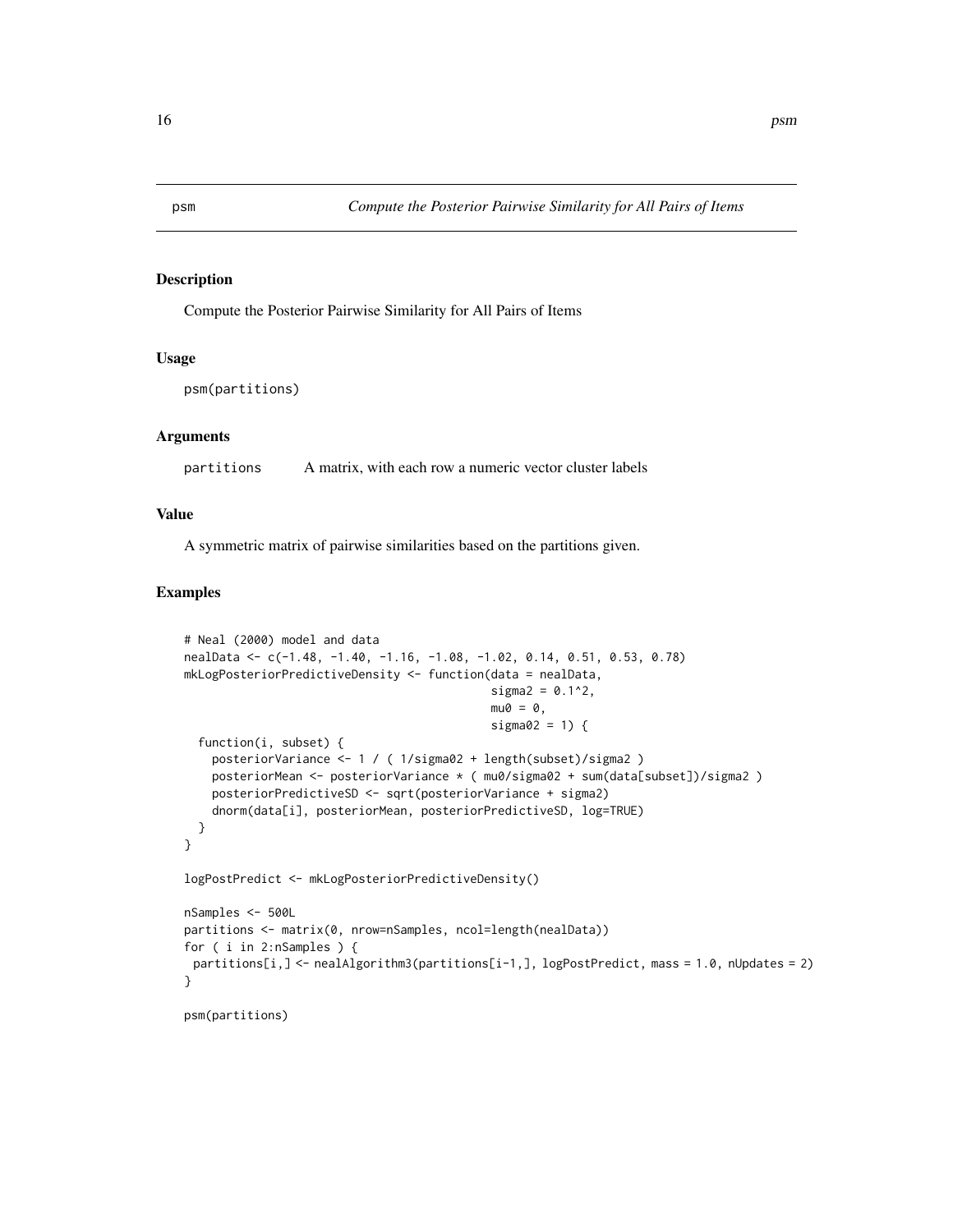<span id="page-16-1"></span><span id="page-16-0"></span>psmMergeSplit *Merge-Split Sampling for a Partition Based on Sequential Allocation Informed by Pairwise Similarities*

# Description

Merge-split proposals for conjugate "Chinese Restaurant Process" (CRP) mixture models using sequentially-allocated elements. Allocation is performed with weights derived from a previouslycalculated pairwise similarity matrix, and optionally complemented with "restricted Gibbs" scans as discussed in Jain & Neal (2004).

#### Usage

```
psmMergeSplit(
 partition,
  psm,
  logPosteriorPredictiveDensity = function(i, subset) 0,
  t = 1,
  mass = 1,discount = 0,
  nUpdates = 1L,
  selectionWeights = NULL
)
```
# Arguments

| partition                     | A numeric vector of cluster labels representing the current partition.                                                                                                                                                                                                                                                                                                                                |  |
|-------------------------------|-------------------------------------------------------------------------------------------------------------------------------------------------------------------------------------------------------------------------------------------------------------------------------------------------------------------------------------------------------------------------------------------------------|--|
| psm                           | A matrix of previously-calculated pairwise similarity probabilities for each pair                                                                                                                                                                                                                                                                                                                     |  |
| logPosteriorPredictiveDensity | of data indices.                                                                                                                                                                                                                                                                                                                                                                                      |  |
|                               | A function taking an index $i$ (as a numeric vector of length one) and a subset of<br>integers <i>subset</i> , and returning the natural logarithm of $p(y_i y_subset)$ , i.e., that<br>item's contribution to the log integrated likelihood given a subset of the other<br>items. The default value "turns off" the likelihood, resulting in prior simulation<br>(rather than posterior simulation). |  |
| t                             | A non-negative integer indicating the number of restricted Gibbs scans to per-<br>form for each merge/split proposal.                                                                                                                                                                                                                                                                                 |  |
| mass                          | A specification of the mass (concentration) parameter in the CRP prior. Must be<br>greater than the -discount argument.                                                                                                                                                                                                                                                                               |  |
| discount                      | A numeric value on the interval $[0,1)$ corresponding to the discount parameter<br>in the two-parameter CRP prior.                                                                                                                                                                                                                                                                                    |  |
| nUpdates                      | An integer giving the number of merge-split proposals before returning. This<br>has the effect of thinning the Markov chain.                                                                                                                                                                                                                                                                          |  |
| selectionWeights              |                                                                                                                                                                                                                                                                                                                                                                                                       |  |
|                               | A matrix or data frame whose first two columns are the unique pairs of data<br>indices, along with a column of weights representing how likely each pair is to                                                                                                                                                                                                                                        |  |
|                               | be selected at the beginning of each merge-split update.                                                                                                                                                                                                                                                                                                                                              |  |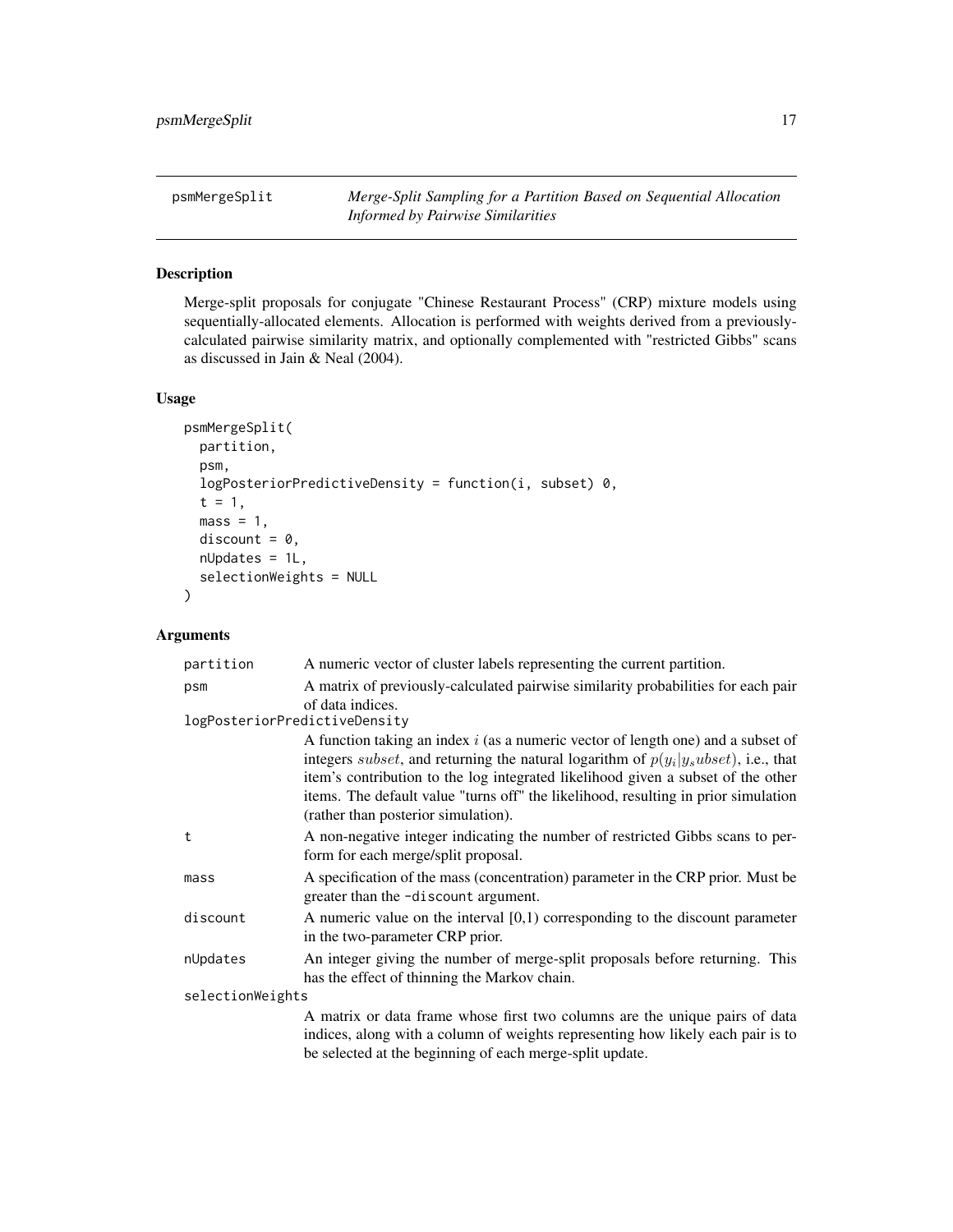# Value

partition A numeric vector giving the updated partition encoded using cluster labels.

accept The acceptance rate of the Metropolis-Hastings proposals, i.e. the number of accepted proposals divided by nUpdates.

#### References

Jain, S., & Neal, R. M. (2004). A split-merge Markov chain Monte Carlo procedure for the Dirichlet process mixture model. *Journal of computational and Graphical Statistics*, 13(1), 158-182.

```
# Neal (2000) model and data
nealData <- c(-1.48, -1.40, -1.16, -1.08, -1.02, 0.14, 0.51, 0.53, 0.78)
mkLogPosteriorPredictiveDensity <- function(data = nealData,
                                            sigma2 = 0.1^{2},
                                            mu0 = 0,
                                            sigma02 = 1) {
  function(i, subset) {
    posteriorVariance <- 1 / ( 1/sigma02 + length(subset)/sigma2 )
    posteriorMean <- posteriorVariance * ( mu0/sigma02 + sum(data[subset])/sigma2 )
   posteriorPredictiveSD <- sqrt(posteriorVariance + sigma2)
    dnorm(data[i], posteriorMean, posteriorPredictiveSD, log=TRUE)
  }
}
logPostPredict <- mkLogPosteriorPredictiveDensity()
nSamples <- 1100L
nBurn <- 100
partitions <- matrix(0, nrow=nSamples, ncol=length(nealData))
# initial draws to inform similarity matrix
for ( i in 2:nBurn ) {
  partitions[i,] <- nealAlgorithm3(partitions[i-1,],
                                   logPostPredict,
                                   mass = 1,
                                   nUpdates = 1)
}
# Generate pairwise similarity matrix from initial draws
psm.mat <- psm(partitions[1:nBurn,])
accept <- 0
for ( i in (nBurn+1):nSamples ) {
 ms <- psmMergeSplit(partitions[i-1,],
                     psm.mat,
                      logPostPredict,
                      t = 1,
                      mass = 1.0,
```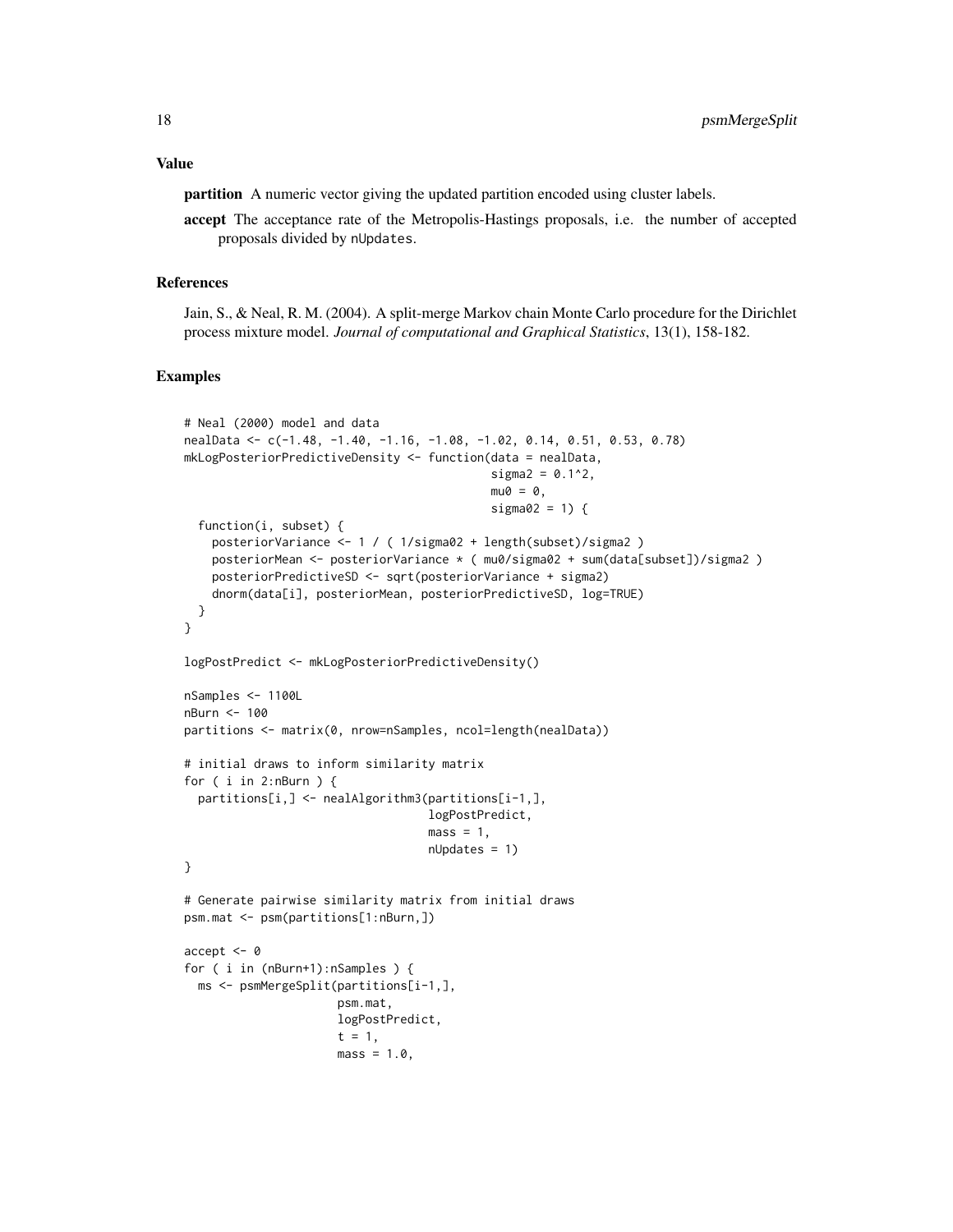```
nUpdates = 1)
 partitions[i,] <- ms$partition
 accept <- accept + ms$accept
}
accept / (nSamples - nBurn) # post burn-in M-H acceptance rate
nSubsets \leq apply(partitions, 1, function(x) length(unique(x)))
mean(nSubsets)
sum(acf(nSubsets)$acf)-1 # Autocorrelation time
entropy <- apply(partitions, 1, partitionEntropy)
plot.ts(entropy)
```
psmMergeSplit\_base *Base Functionality for the psmMergeSplit Function*

#### Description

Merge-split proposals for conjugate "Chinese Restaurant Process" (CRP) mixture models using sequentially-allocated elements. Allocation is performed with weights derived from a previouslycalculated pairwise similarity matrix.

# Usage

```
psmMergeSplit_base(
 partition,
  psm,
  logPosteriorPredictiveDensity = function(i, subset) 0,
 mass = 1,discount = 0,
 nUpdates = 1L,
  selectionWeights = NULL
)
```
#### Arguments

| partition                     | A numeric vector of cluster labels representing the current partition.                                                                                                                                                                                                                                                                                                                                |
|-------------------------------|-------------------------------------------------------------------------------------------------------------------------------------------------------------------------------------------------------------------------------------------------------------------------------------------------------------------------------------------------------------------------------------------------------|
| psm                           | A matrix of previously-calculated pairwise similarity probabilities for each pair<br>of data indices.                                                                                                                                                                                                                                                                                                 |
| logPosteriorPredictiveDensity |                                                                                                                                                                                                                                                                                                                                                                                                       |
|                               | A function taking an index $i$ (as a numeric vector of length one) and a subset of<br>integers <i>subset</i> , and returning the natural logarithm of $p(y_i y_subset)$ , i.e., that<br>item's contribution to the log integrated likelihood given a subset of the other<br>items. The default value "turns off" the likelihood, resulting in prior simulation<br>(rather than posterior simulation). |
| mass                          | A specification of the mass (concentration) parameter in the CRP prior. Must be<br>greater than the -discount argument.                                                                                                                                                                                                                                                                               |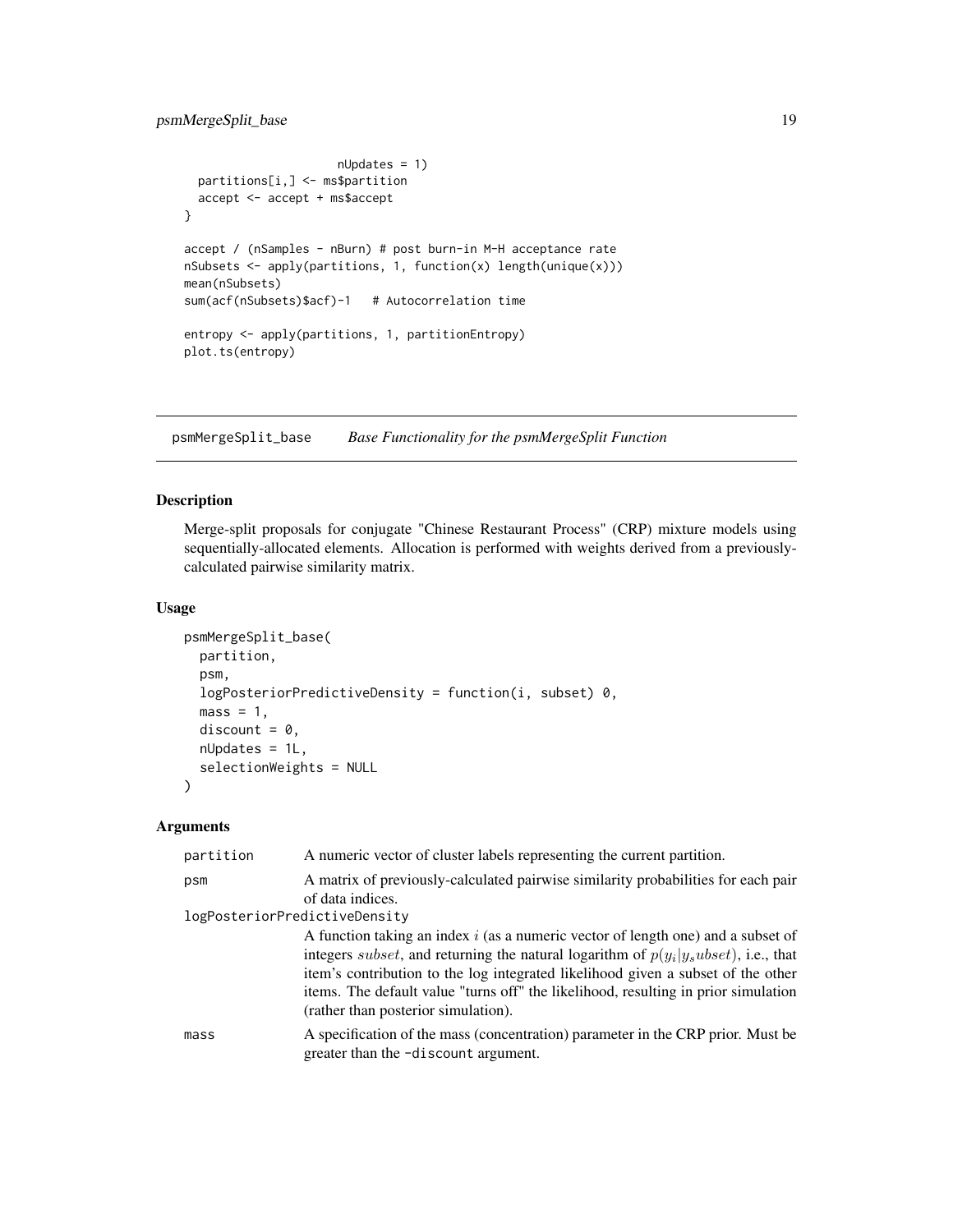<span id="page-19-0"></span>

| discount         | A numeric value on the interval $[0,1)$ corresponding to the discount parameter<br>in the two-parameter CRP prior.                                                                                                         |
|------------------|----------------------------------------------------------------------------------------------------------------------------------------------------------------------------------------------------------------------------|
| nUpdates         | An integer giving the number of merge-split proposals before returning. This<br>has the effect of thinning the Markov chain.                                                                                               |
| selectionWeights |                                                                                                                                                                                                                            |
|                  | A matrix or data frame whose first two columns are the unique pairs of data<br>indices, along with a column of weights representing how likely each pair is to<br>be selected at the beginning of each merge-split update. |

#### Value

partition A numeric vector giving the updated partition encoded using cluster labels.

accept The acceptance rate of the Metropolis-Hastings proposals, i.e. the number of accepted proposals divided by nUpdates.

#### See Also

[psmMergeSplit](#page-16-1)

restrictedGibbsMergeSplit

*Merge-Split Sampling for a Partition Based on Restricted Gibbs Scans*

# Description

Merge-split proposals for conjugate "Chinese Restaurant Process" (CRP) mixture models using restricted Gibbs scans from a uniformly random launch state, as presented in Jain & Neal (2004), with additional functionality for the two parameter CRP prior.

# Usage

```
restrictedGibbsMergeSplit(
  partition,
  logPosteriorPredictiveDensity = function(i, subset) 0,
  t = 1,mass = 1,discount = 0,
 nUpdates = 1L,
  selectionWeights = NULL
\mathcal{L}
```
#### Arguments

partition A numeric vector of cluster labels representing the current partition.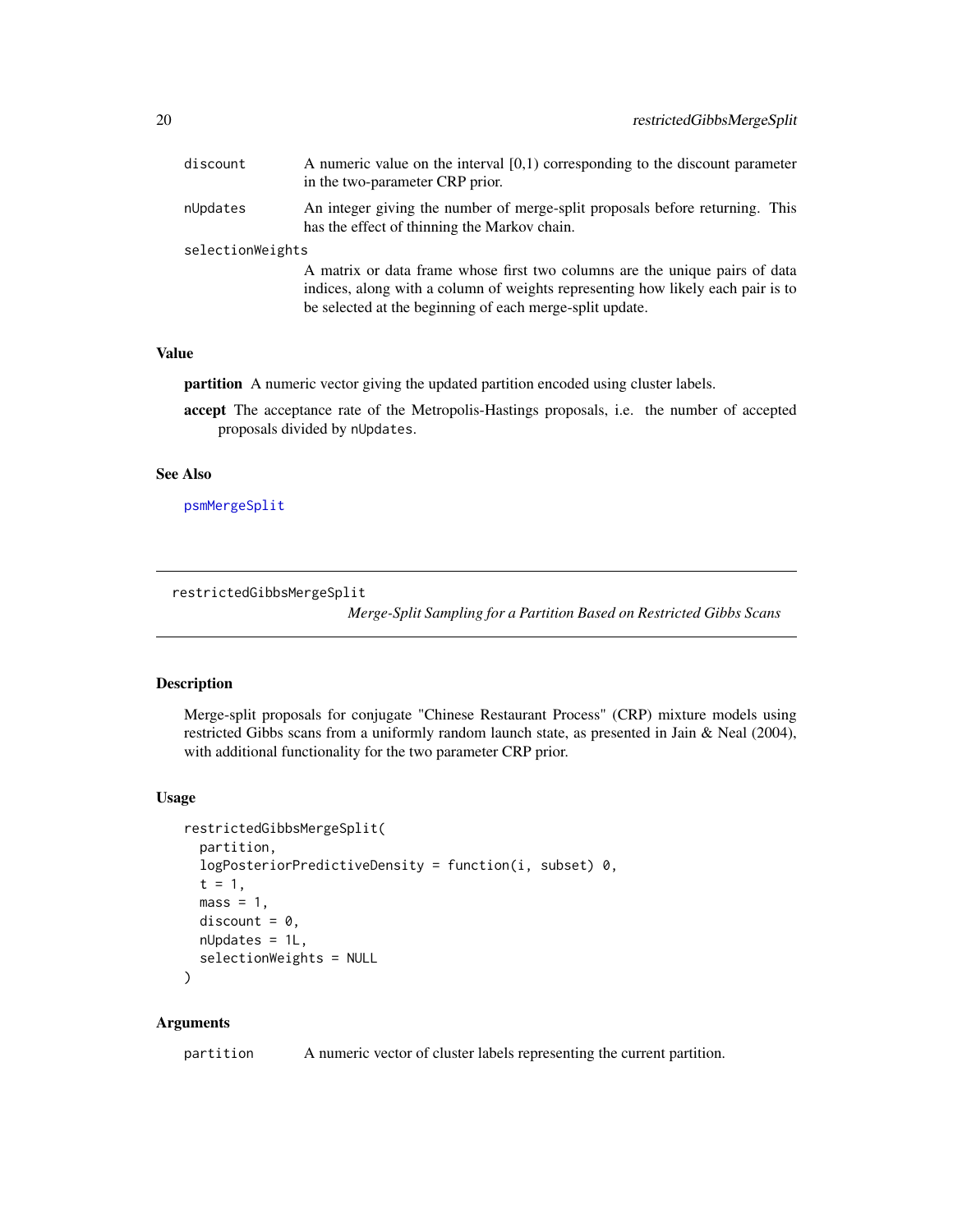#### logPosteriorPredictiveDensity

|                  | A function taking an index $i$ (as a numeric vector of length one) and a subset of<br>integers <i>subset</i> , and returning the natural logarithm of $p(y_i y_subset)$ , i.e., that<br>item's contribution to the log integrated likelihood given a subset of the other<br>items. The default value "turns off" the likelihood, resulting in prior simulation<br>(rather than posterior simulation). |
|------------------|-------------------------------------------------------------------------------------------------------------------------------------------------------------------------------------------------------------------------------------------------------------------------------------------------------------------------------------------------------------------------------------------------------|
| t                | A non-negative integer indicating the number of restricted Gibbs scans to per-<br>form for each merge/split proposal.                                                                                                                                                                                                                                                                                 |
| mass             | A specification of the mass (concentration) parameter in the CRP prior. Must be<br>greater than the -discount argument.                                                                                                                                                                                                                                                                               |
| discount         | A numeric value on the interval $[0,1)$ corresponding to the discount parameter<br>in the two parameter CRP prior.                                                                                                                                                                                                                                                                                    |
| nUpdates         | An integer giving the number of merge-split proposals before returning. This<br>has the effect of thinning the Markov chain.                                                                                                                                                                                                                                                                          |
| selectionWeights |                                                                                                                                                                                                                                                                                                                                                                                                       |
|                  | A matrix or data frame whose first two columns are the unique pairs of data<br>indices, along with a column of weights representing how likely each pair is to                                                                                                                                                                                                                                        |

#### Value

partition An integer vector giving the updated partition encoded using cluster labels.

accept The acceptance rate of the Metropolis-Hastings proposals, i.e. the number accepted proposals divided by nUpdates.

be selected at the beginning of each merge-split update.

#### References

Jain, S., & Neal, R. M. (2004). A split-merge Markov chain Monte Carlo procedure for the Dirichlet process mixture model. *Journal of computational and Graphical Statistics*, 13(1), 158-182.

# Examples

```
# Neal (2000) model and data
nealData <- c(-1.48, -1.40, -1.16, -1.08, -1.02, 0.14, 0.51, 0.53, 0.78)
mkLogPosteriorPredictiveDensity <- function(data = nealData,
                                            signa2 = 0.1^2,mu0 = 0,
                                            sigma02 = 1) {
  function(i, subset) {
   posteriorVariance <- 1 / ( 1/sigma02 + length(subset)/sigma2 )
   posteriorMean <- posteriorVariance * ( mu0/sigma02 + sum(data[subset])/sigma2 )
   posteriorPredictiveSD <- sqrt(posteriorVariance + sigma2)
    dnorm(data[i], posteriorMean, posteriorPredictiveSD, log = TRUE)
  }
}
```
logPostPredict <- mkLogPosteriorPredictiveDensity()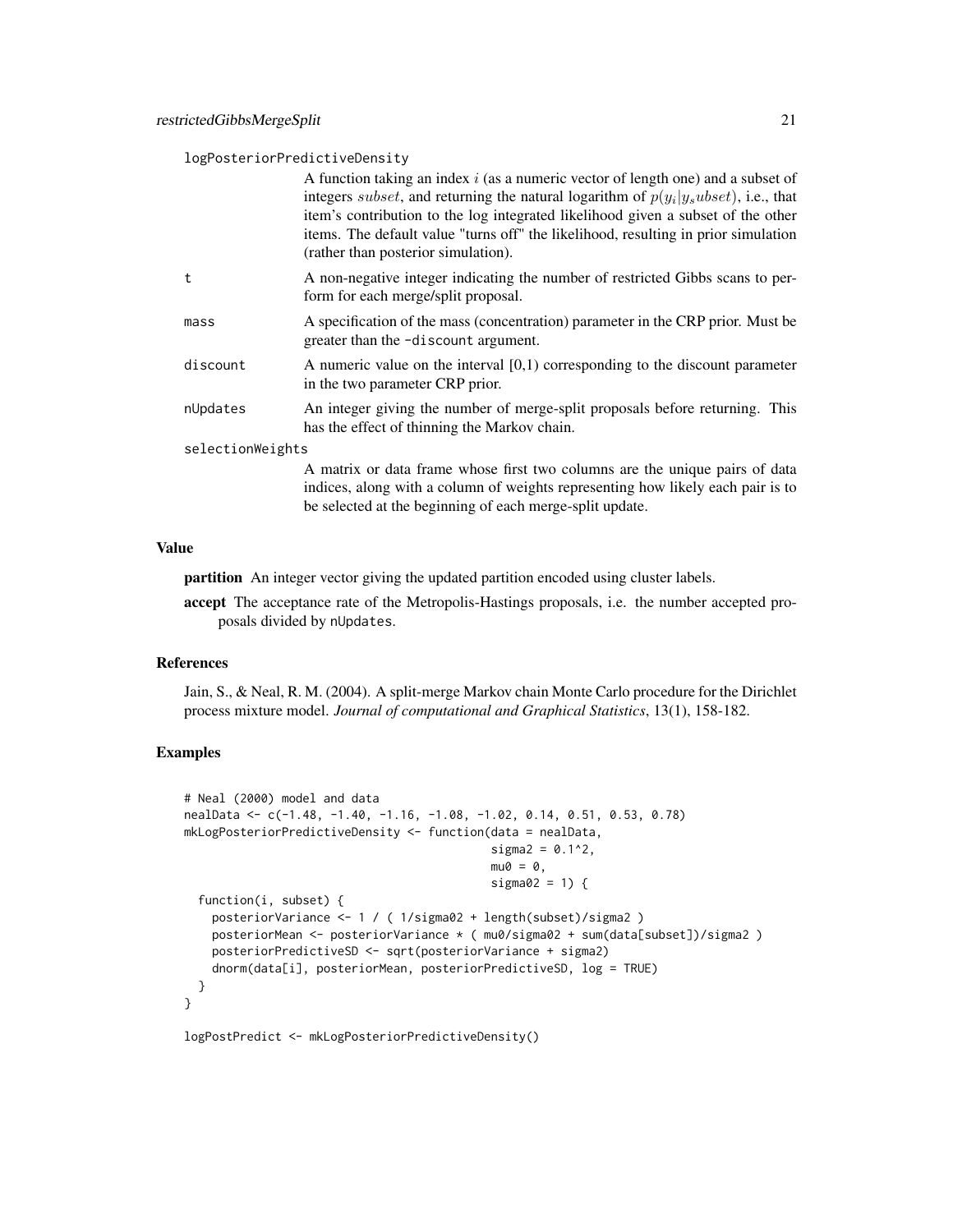```
nSamples <- 1000L
partitions <- matrix(0, nrow = nSamples, ncol = length(nealData))
accept <- 0
for ( i in 2:nSamples ) {
 ms <- restrictedGibbsMergeSplit(partitions[i-1,],
                                  logPostPredict,
                                  t = 1,
                                  mass = 1.0,
                                  nUpdates = 2)
 partitions[i,] <- ms$partition
 accept <- accept + ms$accept
}
accept / nSamples # M-H acceptance rate
# convergence and mixing diagnostics
nSubsets <- apply(partitions, 1, function(x) length(unique(x)))
mean(nSubsets)
sum(acf(nSubsets)$acf)-1 # Autocorrelation time
entropy <- apply(partitions, 1, partitionEntropy)
plot.ts(entropy)
```

```
seqAllocatedMergeSplit
```
*Merge-split Sampling for a Partition Based on Sequential Allocation of Items*

# Description

Merge-split proposals for conjugate "Chinese Restaurant Process" (CRP) mixture models using sequential allocation of items, as originally described in Dahl (2003), with additional functionality for the two parameter CRP prior, as well as complementing these allocations with restricted Gibbs scans such as those discussed in Jain & Neal (2004).

### Usage

```
seqAllocatedMergeSplit(
  partition,
  logPosteriorPredictiveDensity = function(i, subset) 0,
  t = 1,
 mass = 1,
 discount = 0,
 nUpdates = 1L,
  selectionWeights = NULL
)
```
<span id="page-21-0"></span>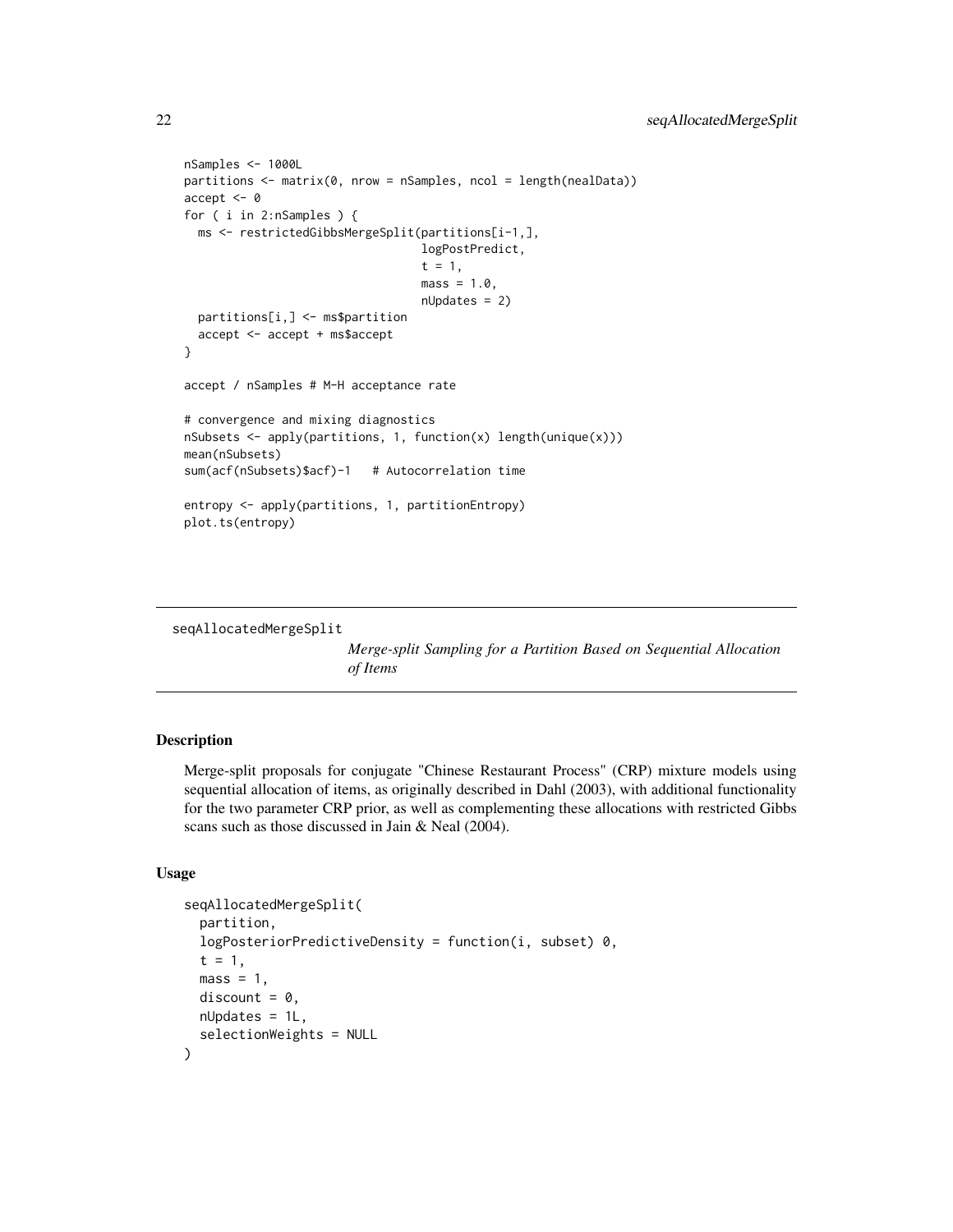#### Arguments

| partition        | A numeric vector of cluster labels representing the current partition.                                                                                                                                                                                                                                                                                                                                |  |
|------------------|-------------------------------------------------------------------------------------------------------------------------------------------------------------------------------------------------------------------------------------------------------------------------------------------------------------------------------------------------------------------------------------------------------|--|
|                  | logPosteriorPredictiveDensity                                                                                                                                                                                                                                                                                                                                                                         |  |
|                  | A function taking an index $i$ (as a numeric vector of length one) and a subset of<br>integers <i>subset</i> , and returning the natural logarithm of $p(y_i y_subset)$ , i.e., that<br>item's contribution to the log integrated likelihood given a subset of the other<br>items. The default value "turns off" the likelihood, resulting in prior simulation<br>(rather than posterior simulation). |  |
| t                | A non-negative integer indicating the number of restricted Gibbs scans to per-<br>form for each merge/split proposal.                                                                                                                                                                                                                                                                                 |  |
| mass             | A specification of the mass (concentration) parameter in the CRP prior. Must be<br>greater than the -discount argument.                                                                                                                                                                                                                                                                               |  |
| discount         | A numeric value on the interval $[0,1)$ corresponding to the discount parameter<br>in the two parameter CRP prior.                                                                                                                                                                                                                                                                                    |  |
| nUpdates         | An integer giving the number of merge-split proposals before returning. This<br>has the effect of thinning the Markov chain.                                                                                                                                                                                                                                                                          |  |
| selectionWeights |                                                                                                                                                                                                                                                                                                                                                                                                       |  |
|                  | A matrix or data frame whose first two columns are the unique pairs of data<br>indices, along with a column of weights representing how likely each pair is to<br>be selected at the beginning of each merge-split update.                                                                                                                                                                            |  |

#### Value

partition An integer vector giving the updated partition encoded using cluster labels.

accept The acceptance rate of the Metropolis-Hastings proposals, i.e. the number accepted proposals divided by nUpdates.

#### References

Dahl, D. B. (2003). An improved merge-split sampler for conjugate Dirichlet process mixture models. Technical Report, 1, 086. Jain, S., & Neal, R. M. (2004). A split-merge Markov chain Monte Carlo procedure for the Dirichlet process mixture model. *Journal of computational and Graphical Statistics*, 13(1), 158-182.

```
# Neal (2000) model and data
nealData <- c(-1.48, -1.40, -1.16, -1.08, -1.02, 0.14, 0.51, 0.53, 0.78)
mkLogPosteriorPredictiveDensity <- function(data = nealData,
                                            sigma2 = 0.1^{2},
                                            mu0 = 0,
                                            sigma02 = 1) {
  function(i, subset) {
    posteriorVariance <- 1 / ( 1/sigma02 + length(subset)/sigma2 )
    posteriorMean <- posteriorVariance * ( mu0/sigma02 + sum(data[subset])/sigma2 )
   posteriorPredictiveSD <- sqrt(posteriorVariance + sigma2)
    dnorm(data[i], posteriorMean, posteriorPredictiveSD, log=TRUE)
```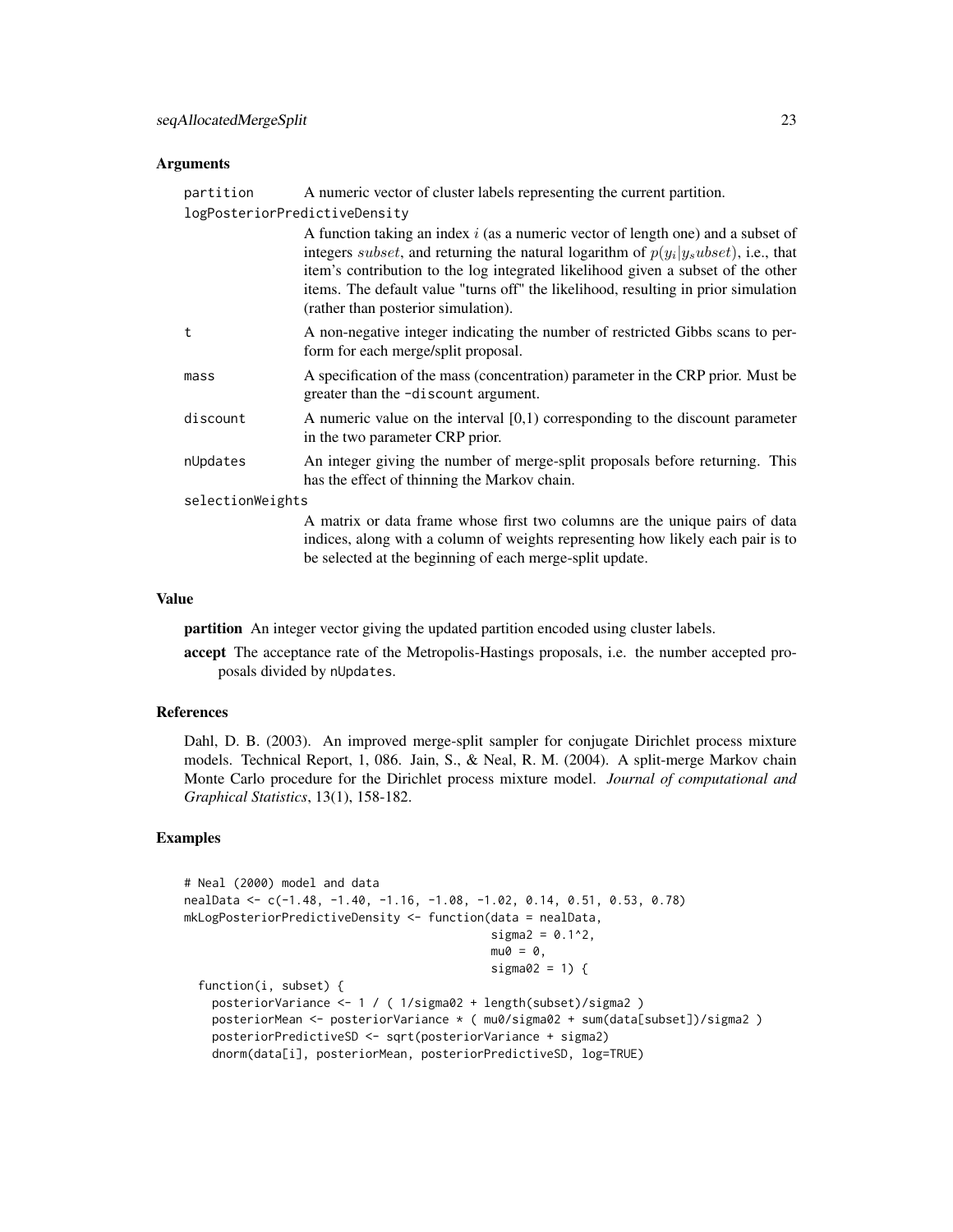```
}
}
logPostPredict <- mkLogPosteriorPredictiveDensity()
nSamples <- 1000L
partitions <- matrix(0, nrow = nSamples, ncol = length(nealData))
accept <- 0
for ( i in 2:nSamples ) {
  ms <- seqAllocatedMergeSplit(partitions[i-1,],
                               logPostPredict,
                               t = 1,
                               mass = 1.0,nUpdates = 2)
  partitions[i,] <- ms$partition
  accept <- accept + ms$accept
}
accept / nSamples # M-H acceptance rate
# convergence and mixing diagnostics
nSubsets <- apply(partitions, 1, function(x) length(unique(x)))
mean(nSubsets)
sum(acf(nSubsets)$acf)-1 # Autocorrelation time
entropy <- apply(partitions, 1, partitionEntropy)
plot.ts(entropy)
```
seqAllocatedMergeSplit\_base

*Base Functionality for the seqAllocatedMergeSplit Function*

#### Description

Merge-split proposals for conjugate "Chinese Restaurant Process" (CRP) mixture models using sequential allocation of items, as originally described in Dahl (2003), with additional functionality for the two parameter CRP prior.

#### Usage

```
seqAllocatedMergeSplit_base(
 partition,
 logPosteriorPredictiveDensity = function(i, subset) 0,mass = 1,
 discount = 0,
 nUpdates = 1L,
  selectionWeights = NULL
)
```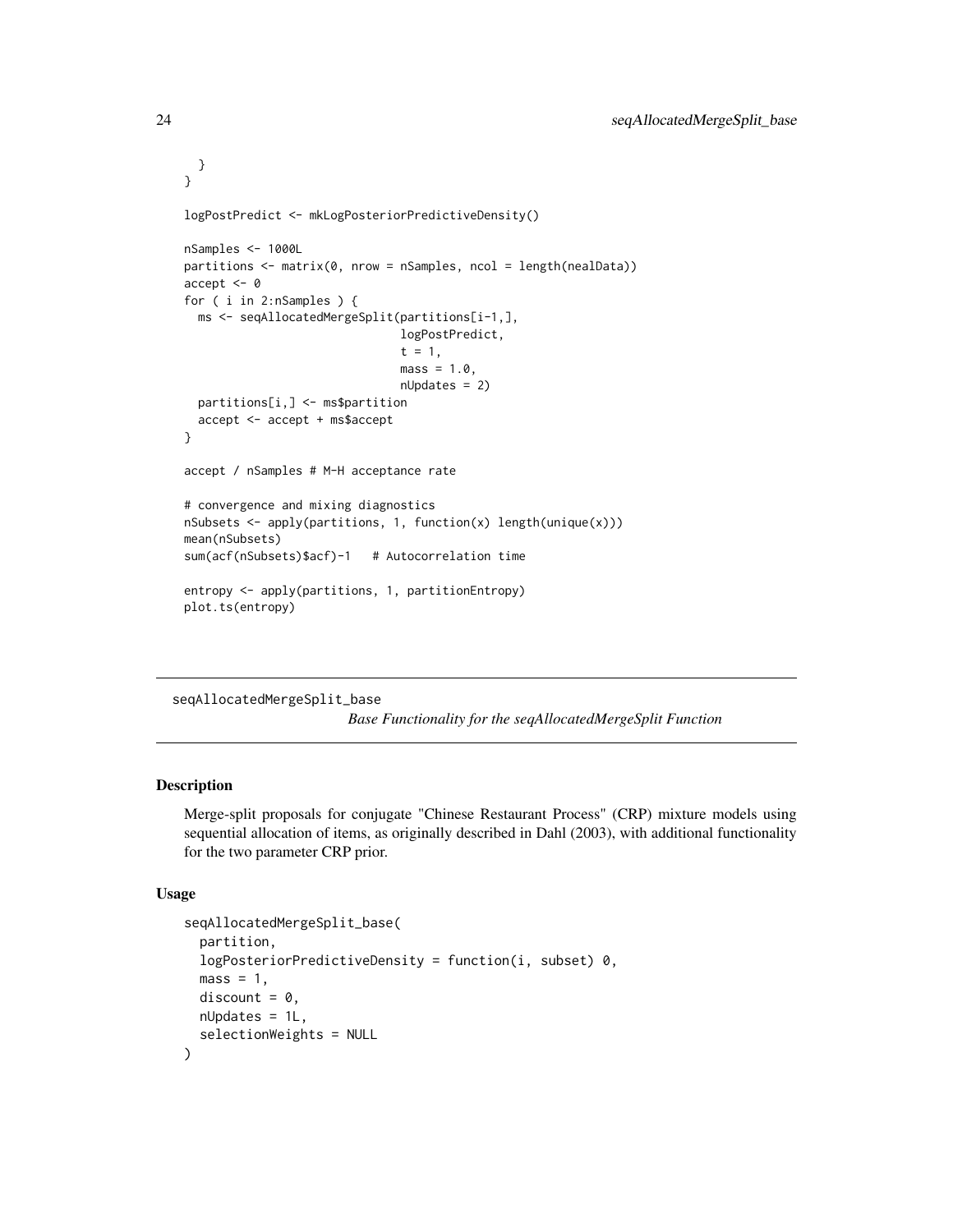# <span id="page-24-0"></span>simpleMergeSplit 25

#### Arguments

| partition                     | A numeric vector of cluster labels representing the current partition.                                                                                                                                                                                                                                                                                                                                |  |
|-------------------------------|-------------------------------------------------------------------------------------------------------------------------------------------------------------------------------------------------------------------------------------------------------------------------------------------------------------------------------------------------------------------------------------------------------|--|
| logPosteriorPredictiveDensity |                                                                                                                                                                                                                                                                                                                                                                                                       |  |
|                               | A function taking an index $i$ (as a numeric vector of length one) and a subset of<br>integers <i>subset</i> , and returning the natural logarithm of $p(y_i y_subset)$ , i.e., that<br>item's contribution to the log integrated likelihood given a subset of the other<br>items. The default value "turns off" the likelihood, resulting in prior simulation<br>(rather than posterior simulation). |  |
| mass                          | A specification of the mass (concentration) parameter in the CRP prior. Must be<br>greater than the -discount argument.                                                                                                                                                                                                                                                                               |  |
| discount                      | A numeric value on the interval $[0,1)$ corresponding to the discount parameter<br>in the two-parameter CRP prior.                                                                                                                                                                                                                                                                                    |  |
| nUpdates                      | An integer giving the number of merge-split proposals before returning. This<br>has the effect of thinning the Markov chain.                                                                                                                                                                                                                                                                          |  |
| selectionWeights              |                                                                                                                                                                                                                                                                                                                                                                                                       |  |
|                               | A matrix or data frame whose first two columns are the unique pairs of data<br>indices, along with a column of weights representing how likely each pair is to                                                                                                                                                                                                                                        |  |

# be selected at the beginning of each merge-split update.

# Value

partition An integer vector giving the updated partition encoded using cluster labels.

accept The acceptance rate of the Metropolis-Hastings proposals, i.e. the number accepted proposals divided by nUpdates.

#### References

Dahl, D. B. (2003). An improved merge-split sampler for conjugate Dirichlet process mixture models. Technical Report, 1, 086.

#### See Also

### [seqAllocatedMergeSplit](#page-21-1)

| simpleMergeSplit | Merge-Split Sampling for a Partition Using Uniformly Random Allo- |
|------------------|-------------------------------------------------------------------|
|                  | cation                                                            |

# Description

Merge-split proposals for conjugate "Chinese Restaurant Process" (CRP) mixture models using uniformly random allocation of items, as presented in Jain & Neal (2004), with additional functionality for the two parameter CRP prior.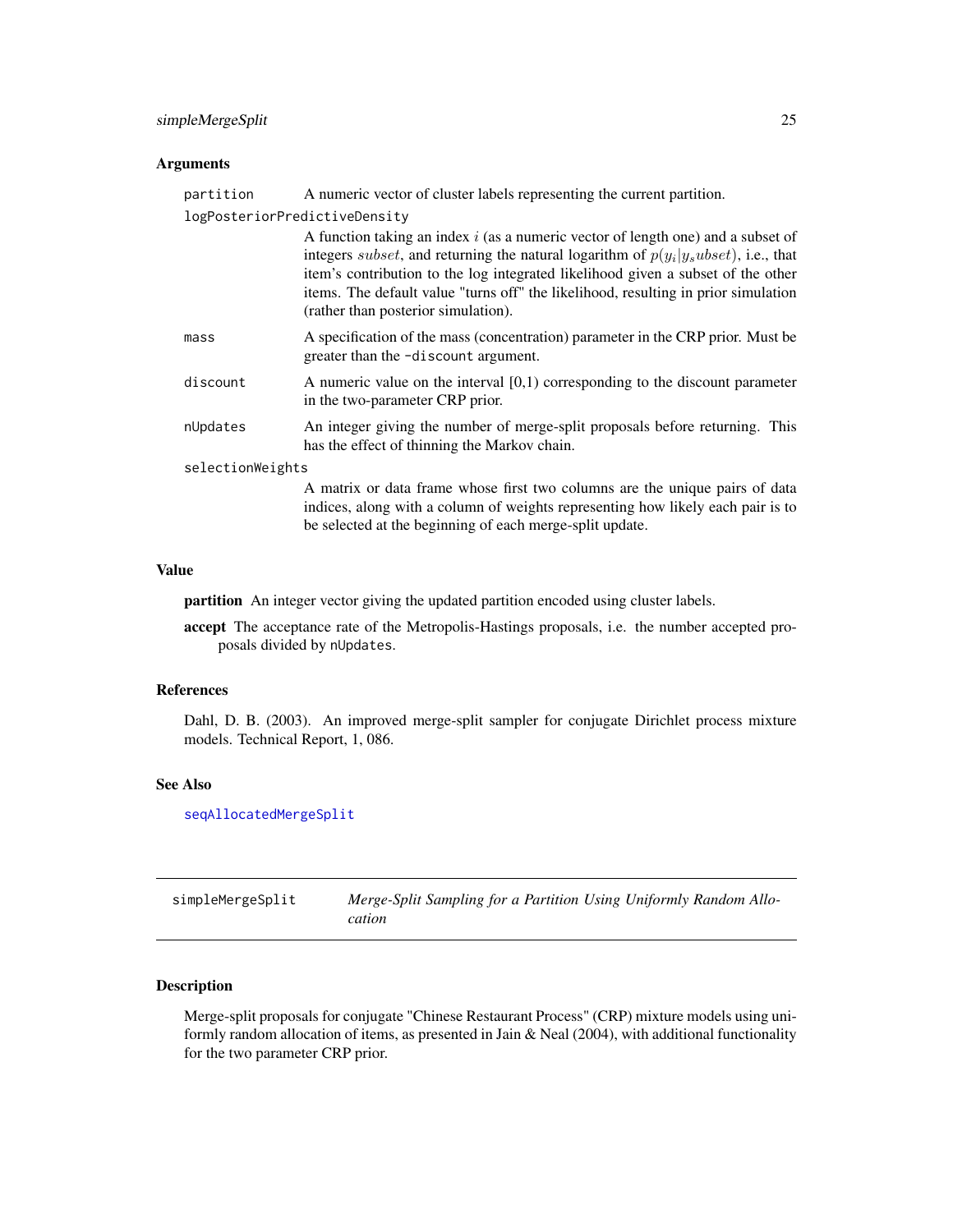# Usage

```
simpleMergeSplit(
 partition,
  logPosteriorPredictiveDensity = function(i, subset) 0,
 mass = 1,discount = 0,
 nUpdates = 1L,
  selectionWeights = NULL
\mathcal{L}
```
# Arguments

| partition                     | A numeric vector of cluster labels representing the current partition.                                                                                                                                                                                                                                                                                                                                |
|-------------------------------|-------------------------------------------------------------------------------------------------------------------------------------------------------------------------------------------------------------------------------------------------------------------------------------------------------------------------------------------------------------------------------------------------------|
| logPosteriorPredictiveDensity |                                                                                                                                                                                                                                                                                                                                                                                                       |
|                               | A function taking an index $i$ (as a numeric vector of length one) and a subset of<br>integers <i>subset</i> , and returning the natural logarithm of $p(y_i y_subset)$ , i.e., that<br>item's contribution to the log integrated likelihood given a subset of the other<br>items. The default value "turns off" the likelihood, resulting in prior simulation<br>(rather than posterior simulation). |
| mass                          | A specification of the mass (concentration) parameter in the CRP prior. Must be<br>greater than the -discount argument.                                                                                                                                                                                                                                                                               |
| discount                      | A numeric value on the interval $[0,1)$ corresponding to the discount parameter<br>in the two parameter CRP prior.                                                                                                                                                                                                                                                                                    |
| nUpdates                      | An integer giving the number of merge-split proposals before returning. This<br>has the effect of thinning the Markov chain.                                                                                                                                                                                                                                                                          |
| selectionWeights              |                                                                                                                                                                                                                                                                                                                                                                                                       |
|                               | A matrix or data frame whose first two columns are the unique pairs of data<br>indices, along with a column of weights representing how likely each pair is to                                                                                                                                                                                                                                        |

#### Value

partition An integer vector giving the updated partition encoded using cluster labels.

accept The acceptance rate of the Metropolis-Hastings proposals, i.e. the number accepted proposals divided by nUpdates.

be selected at the beginning of each merge-split update.

# References

Jain, S., & Neal, R. M. (2004). A split-merge Markov chain Monte Carlo procedure for the Dirichlet process mixture model. *Journal of computational and Graphical Statistics*, 13(1), 158-182.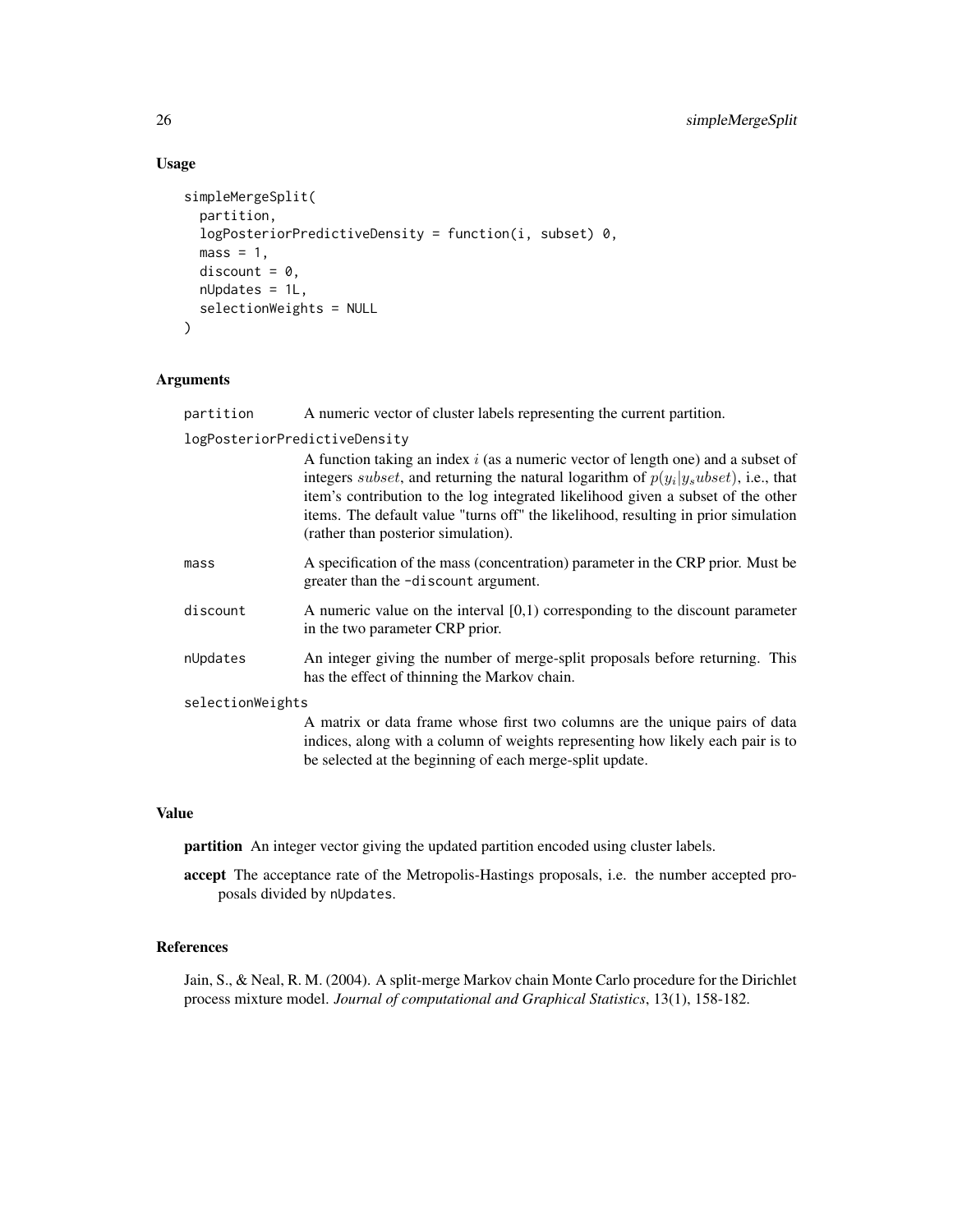<span id="page-26-0"></span>sizeOfLargestCluster *Calculate the Number of Items in the Largest Cluster of a Set Partition*

# Description

Calculate the Number of Items in the Largest Cluster of a Set Partition

#### Usage

```
sizeOfLargestCluster(partition)
```
# Arguments

partition A numeric vector representing a partition of the integers 1, ...,  $n$  using cluster labels

# Value

The number of items in the largest cluster of the given partition as a numeric vector of length one.

# Examples

```
p \leftarrow c(0,1,1,1,1,1,1,2)sizeOfLargestCluster(p)
```
transformedWeights *Enumerate Transformed Weights for Choosing i and j Non-Uniformly*

#### Description

Enumerate Transformed Weights for Choosing i and j Non-Uniformly

#### Usage

```
transformedWeights(m, fn = function(x) x, eps = 1e-12)
```
#### Arguments

| m   | A square matrix of pairwise similarilities between items                                                    |
|-----|-------------------------------------------------------------------------------------------------------------|
| fn  | A function that maps pairwise similarities. Default is the identity function.                               |
| eps | A numeric value close to 0 to give some nonzero weight to pairs of items with 0<br>or 1 pairwise similarity |
|     |                                                                                                             |